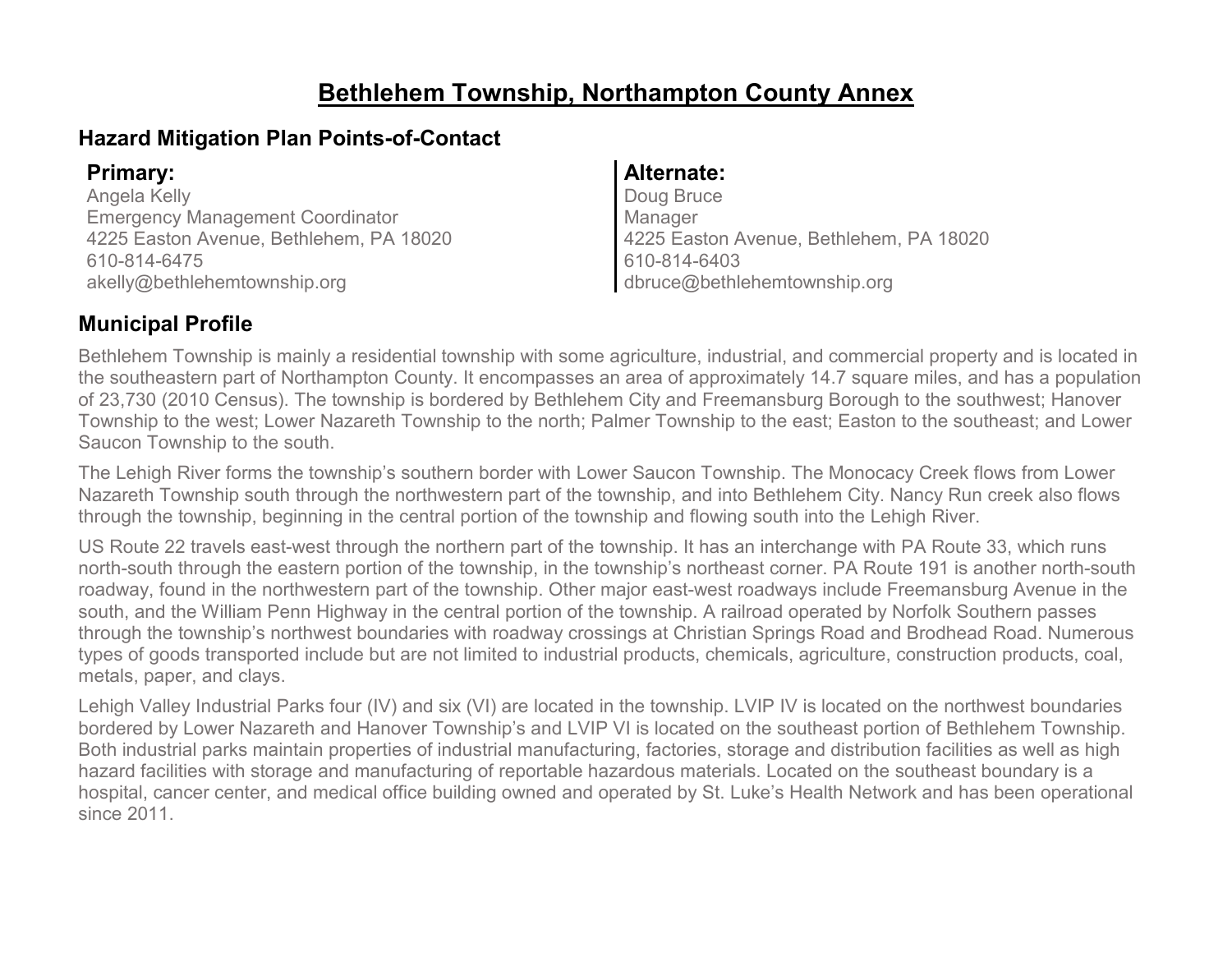#### **Municipal Participation**

1. Identify municipal stakeholders to be involved in the planning process such as, floodplain administrator, public works, emergency management, engineers, planners, etc., and include their specific role in the process.

Doug Bruce, Township Manager Role: Committee Liaison Richard Kanaskie, Public Works Director Role: Angela Kelly, Fire Marshall Role:

- 2. Identify community stakeholders such as; neighborhood groups, religious groups, major employers / businesses, etc., that will be informed and / or involved in the planning process and describe how they will be involved.
- 3. Describe how the public **will be engaged** in the current planning process examples, newsletters, social media, etc., **and how they were engaged** since the 2013 Hazard Mitigation Plan.

We will utilize our newsletter and social media to engage the public in the planning process. Unsure how the process was in 2013.

#### **Compliance with the National Flood Insurance Program (NFIP)**

| <b>Topic</b>                                                                                                                                      | Identify source of information, if<br>different from the one listed. | <b>Additional Comments</b>        |
|---------------------------------------------------------------------------------------------------------------------------------------------------|----------------------------------------------------------------------|-----------------------------------|
| <b>1. Staff Resources</b>                                                                                                                         |                                                                      |                                   |
| Is the Community Floodplain Administrator (FPA) or NFIP Coordinator certified?                                                                    | <b>Community FPA</b>                                                 | <b>No</b>                         |
| Is floodplain management an auxiliary function?                                                                                                   | <b>Community FPA</b>                                                 | Yes                               |
| Provide an explanation of NFIP administration services (e.g., permit review,<br>GGIS, education or outreach, inspections, engineering capability) | <b>Community FPA</b>                                                 | Permit to review and GIS mapping. |
| What are the barriers to running an effective NFIP program in the community, if<br>any?                                                           | <b>Community FPA</b>                                                 | None                              |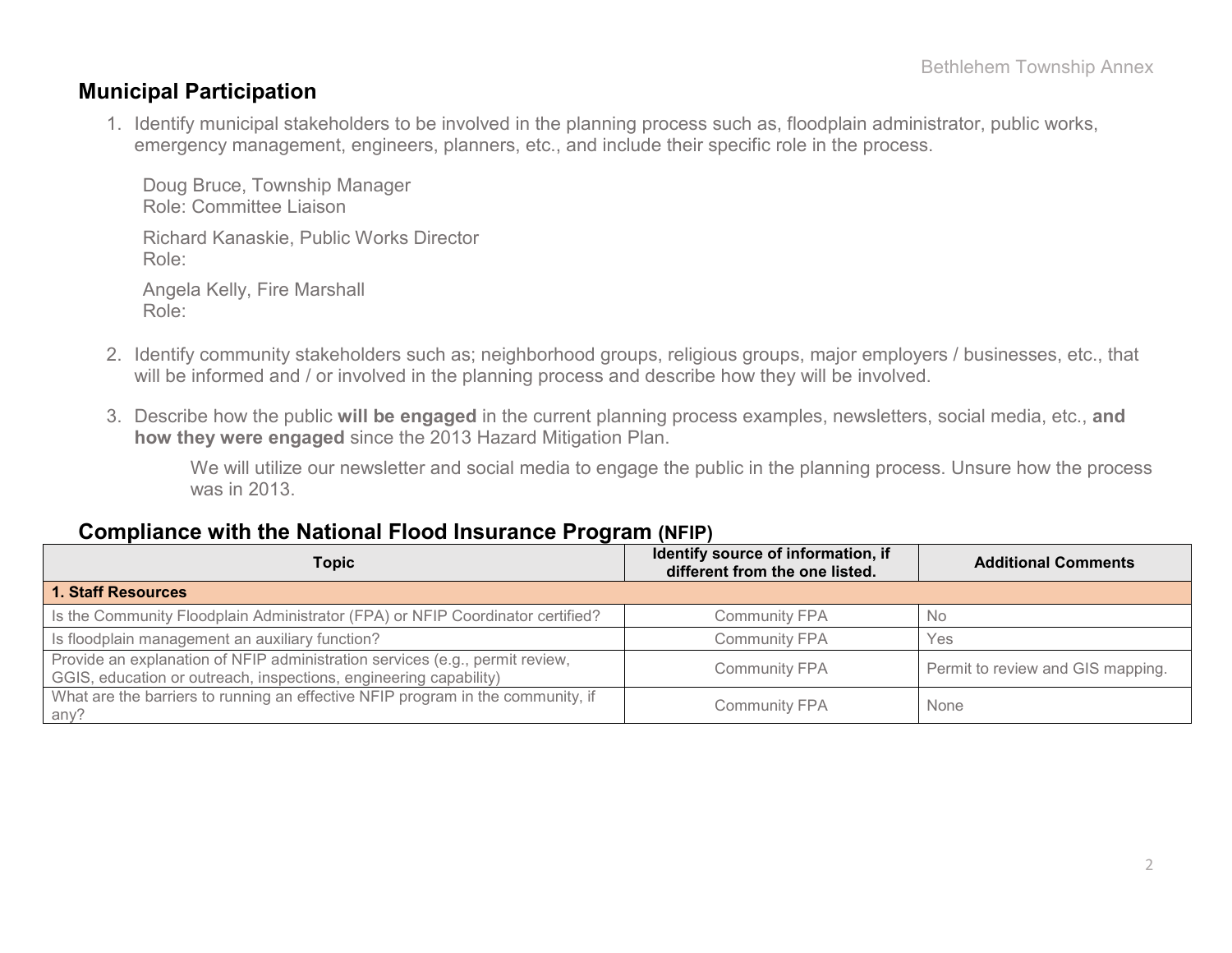# **Compliance with the National Flood Insurance Program (NFIP) –** *continued*

| <b>Topic</b>                                                                                                                                     | Identify source of information, if<br>different from the one listed.  | <b>Additional Comments</b>                                                                                                                                                                                                               |
|--------------------------------------------------------------------------------------------------------------------------------------------------|-----------------------------------------------------------------------|------------------------------------------------------------------------------------------------------------------------------------------------------------------------------------------------------------------------------------------|
| 2. Compliance History                                                                                                                            |                                                                       |                                                                                                                                                                                                                                          |
| Is the community in good standing with the NFIP?                                                                                                 | State NFIP Coordinator, FEMA NFIP<br>Specialist, or community records | Yes                                                                                                                                                                                                                                      |
| Are there any outstanding compliance issues (i.e., current violations)?                                                                          |                                                                       | <b>No</b>                                                                                                                                                                                                                                |
| When was the most recent Community Assistance Visits (CAV) or Community<br>Assistance Contact (CAC)?                                             |                                                                       | Unknown                                                                                                                                                                                                                                  |
| Is a CAV or CAC scheduled or needed?                                                                                                             |                                                                       | No                                                                                                                                                                                                                                       |
| 3. Regulation                                                                                                                                    |                                                                       |                                                                                                                                                                                                                                          |
| When did the community enter the NFIP?                                                                                                           | <b>NFIP Community Status Book</b>                                     | No information of such on-hand.                                                                                                                                                                                                          |
| Are the Flood Insurance Rate Maps (FIRMs) digital or paper? How are residents<br>assisted with mapping?                                          | <b>Community FPA</b>                                                  | Maps are available in paper and on<br>Township GIS systems via Township<br>Website.                                                                                                                                                      |
| Do floodplain regulations meet or exceed FEMA or State minimum requirements?<br>If so, in what ways?                                             | <b>Community FPA</b>                                                  | Floodplain Regulation should at least<br>MEET State minimum requirements.<br>The Township is looking to increase<br>and update these regulations moving<br>forward.                                                                      |
| Describe the permitting process                                                                                                                  | Community FPA, State, FEMA NFIP                                       | Permitting is conducted through the<br>building, construction and zoning<br>department for both zoning and UCC<br>compliance. If site plan or land<br>development are triggered, the<br>Township Planning Department also<br>intercedes. |
| <b>4. Insurance Summary</b>                                                                                                                      |                                                                       |                                                                                                                                                                                                                                          |
| How many NFIP policies are in the community?<br>What is the total premium and coverage?                                                          | State NFIP Coordinator or<br><b>FEMA NFIP Specialist</b>              | No information of such on-hand.                                                                                                                                                                                                          |
| How many claims have been paid in the community? What is the total amount of<br>paid claims? How many substantial damage claims have there been? | FEMA NFIP or Insurance Specialist                                     | No information of such on-hand.                                                                                                                                                                                                          |
| How many structures are exposed to flood risk within the community?                                                                              | <b>Community FPA or GIS Analyst</b>                                   | No information of such on-hand.                                                                                                                                                                                                          |
| Describe any areas of flood risk with limited NFIP policy coverage                                                                               | Community FPA or FEMA Insurance<br>Specialist                         | No information of such on-hand.                                                                                                                                                                                                          |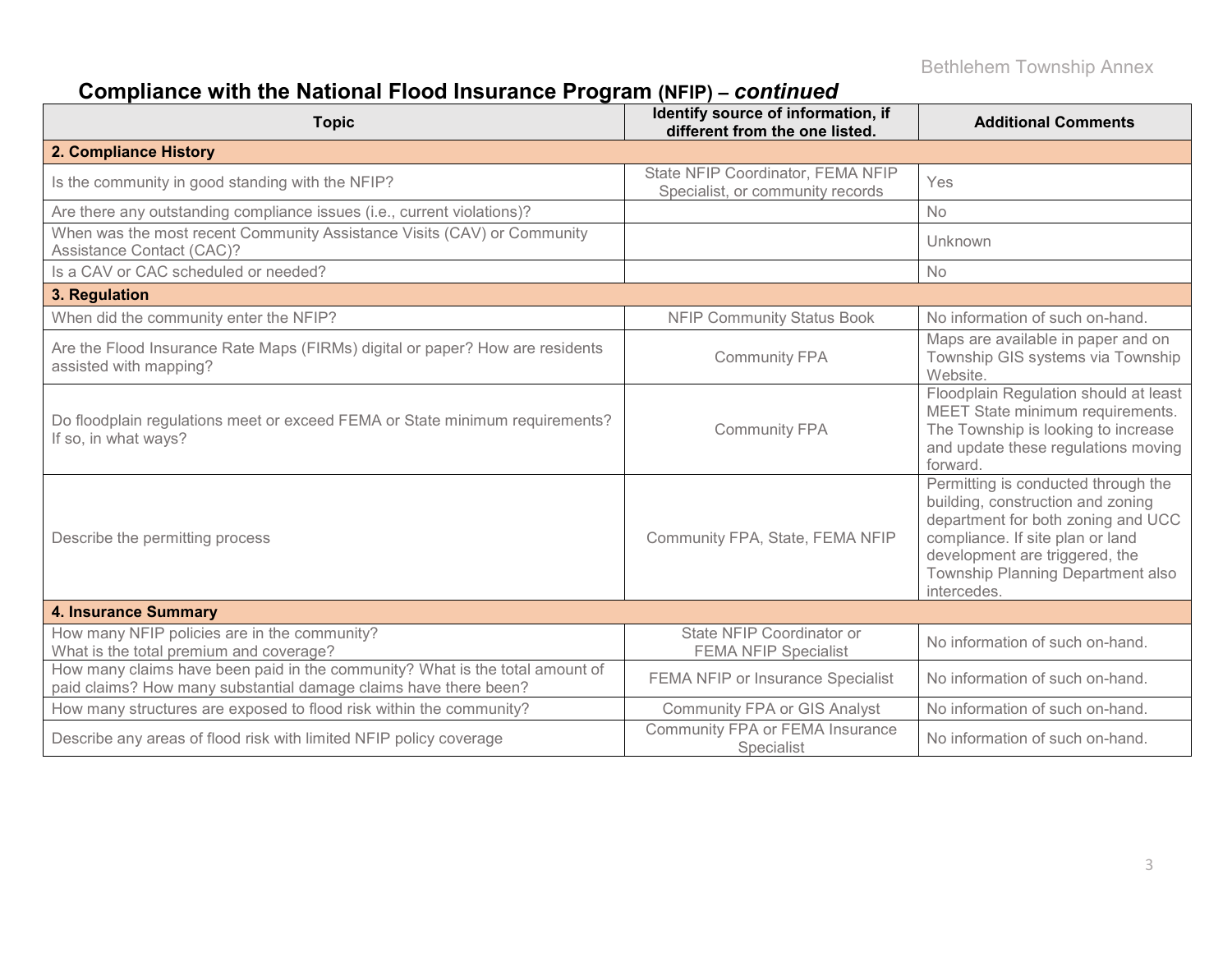#### **Compliance with the National Flood Insurance Program (NFIP) –** *continued*

| <b>Topic</b>                                                                            | Identify source of information, if<br>different from the one listed.     | <b>Additional Comments</b>      |
|-----------------------------------------------------------------------------------------|--------------------------------------------------------------------------|---------------------------------|
| 5. Community Rating System (CRS)                                                        |                                                                          |                                 |
| Does the community participate in CRS?                                                  | Community FPA, State, or FEMA NFIP                                       | No information of such on-hand. |
| If so, what is the community's CRS Class Ranking?                                       | Flood Insurance Manual<br>(http://www.fema.gov/floodinsurancemanual.gov) | No information of such on-hand. |
| What categories and activities provide CRS points and how can the Class be<br>improved? |                                                                          | No information of such on-hand. |
| Does the plan include CRS planning requirements?                                        | Community FPA, FEMA CRS<br>Coordinator, or ISO representative            | No information of such on-hand. |

#### **Community Assets**

Community assets are defined to include anything that is important to the character as well as the function of a community, and can be described in four categories, they are; people, economy, natural environment and built environment. Please identify the community assets and location under each category.

#### **1. People**

 Concentrations of vulnerable populations such as the elderly, physically or mentally disabled, non-English speaking, and the medically or chemically dependent.

Country Meadows Retirement Home Arden Courts – Old Orchard Health Care Center

 Types of visiting populations where large numbers of people are concentrated such as visitors for special events and students.

Freedom High School, Bethlehem, PA BASD Vo-Tech, Bethlehem, PA Moravian Academy, Bethlehem, PA Bethlehem Christian School, Bethlehem, PA Miller Heights Elementary School, Bethlehem, PA Farmersville Elementary School, Easton, PA Northampton Community College (school and residence halls), Bethlehem, PA Our Lady of Perpetual Help School, Easton, PA Notre Dame High School, Easton, PA Bethlehem Township Community Center, Bethlehem, PA St. Luke's Hospital – Anderson Campus, Easton, PA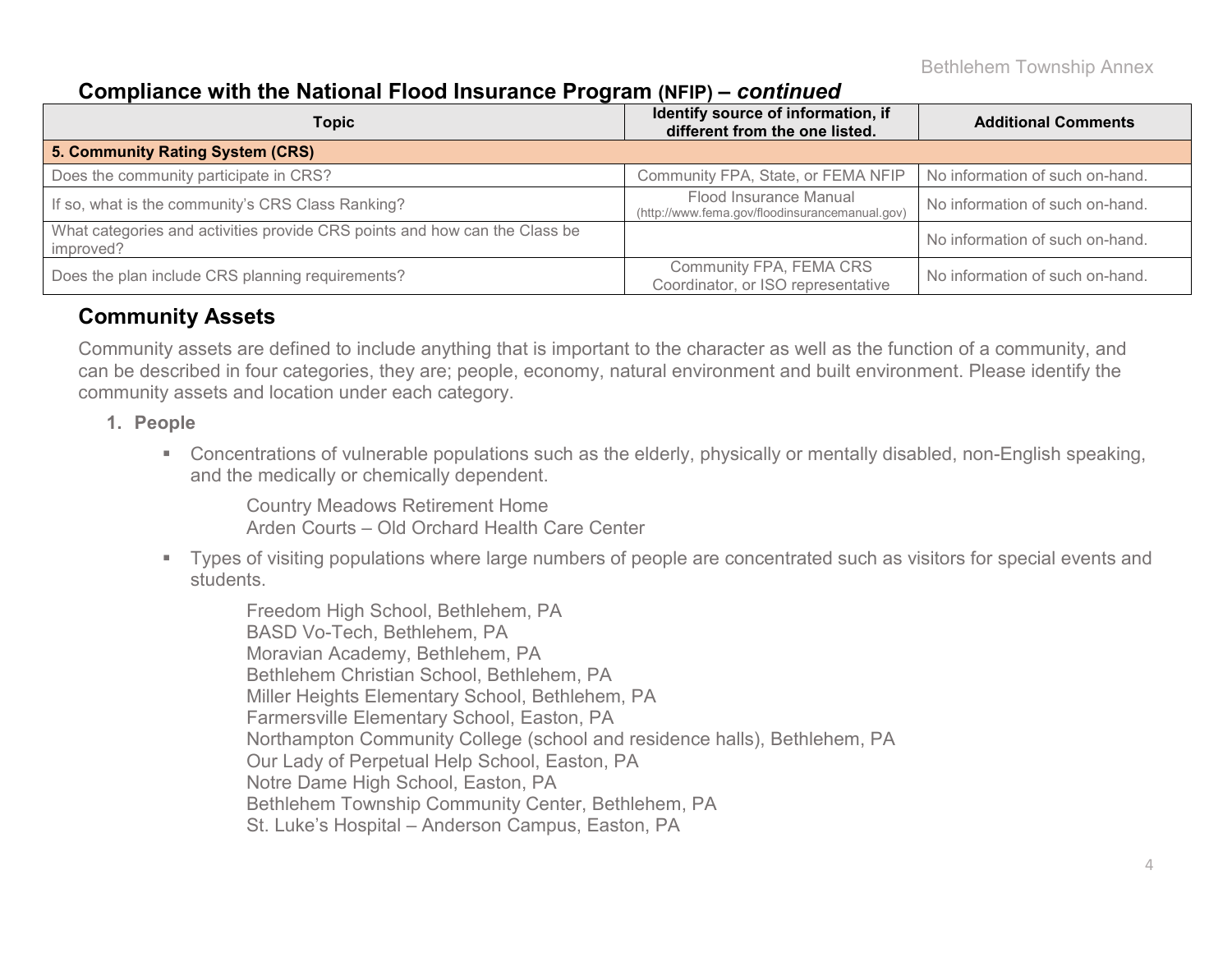#### **Community Assets –** *continued*

**2. Economy**

Major employers, primary economic sectors such as agriculture and commercial centers where losses would have a severe impact on the community.

Our economy is driven by its location, proximity to the 78, 33, and 22 highways. The biggest impact to our businesses would be the inability to access those transportation corridors.

#### **3. Natural Environment**

Those areas / features that can provide protective functions that reduce the magnitude of hazard events such as, wetlands or riparian areas, and other environmental features important to protect.

Riparian areas of the Nancy Run Creek, Monocacy Creek, and the Lehigh River.

#### **4. Built Environment**

 Existing structures such as, concentrations of buildings that may be more vulnerable to hazards based on location, age, construction type and / or condition of use.

Any structures in the floodplain are of concern.

The oldest areas of construction in Bethlehem Township would be in the Heights and the Annex districts, adjacent to Bethlehem City and Freemansburg Borough. The Chetwin Terrace Neighborhood adjacent to Palmer Township is an older neighborhood that is also subject to flooding.

**Infrastructure systems such as water and wastewater facilities, power utilities, transportation systems,** communication systems, energy pipelines and storage.

| <b>City of Bethlehem Water Tank</b>  |                  |  |  |  |  |  |  |  |
|--------------------------------------|------------------|--|--|--|--|--|--|--|
| <b>Easton Suburban Water Tank</b>    |                  |  |  |  |  |  |  |  |
| <b>Sanitary Sewer Pump Stations:</b> |                  |  |  |  |  |  |  |  |
| <b>Pump Station #1</b>               | Pump Station #2  |  |  |  |  |  |  |  |
| Pump Station #5                      | Pump Station #6  |  |  |  |  |  |  |  |
| Pump Station #9                      | Pump Station #10 |  |  |  |  |  |  |  |

Pump Station #3 Pump Station #4 Pump Station #7 Pump Station #8

 High potential loss facilities such as, dams, locations that house hazardous materials, military and / or civilian defense installations.

Two dams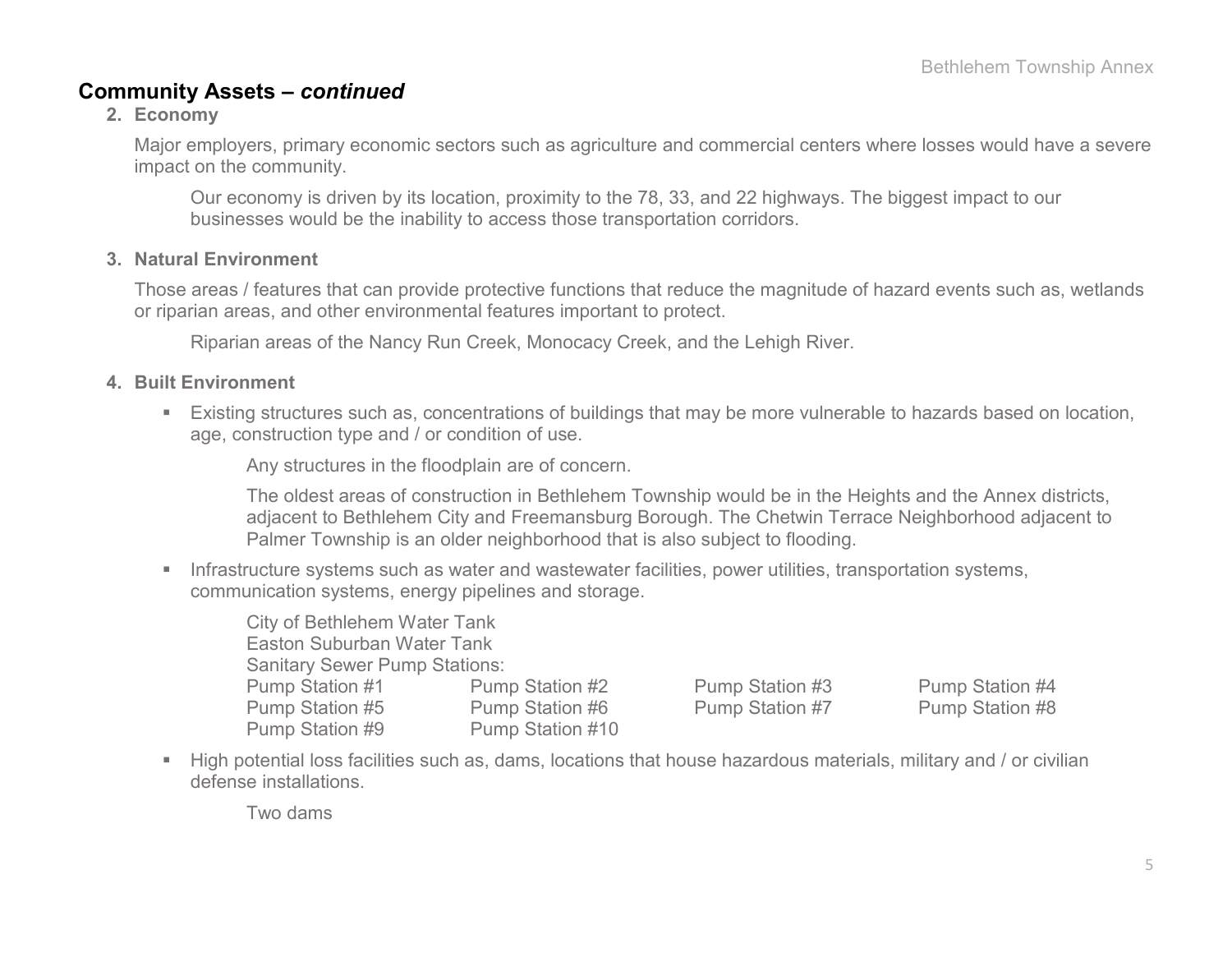#### **Community Assets –** *continued*

 Critical facilities such as, hospitals, medical facilities, police and fires stations, emergency operations centers, shelters, schools and airports / heliports.

St. Luke's Hospital – Anderson Campus, Easton, PA Bethlehem Township Police Department, Bethlehem Bethlehem Township Volunteer Fire and EMS, Bethlehem Nancy Run Fire Company, Bethlehem Bethlehem Township Public Works Building, Bethlehem Bethlehem Township PPIS/BTMA Building, Bethlehem

Cultural / historical resources such as, museums, parks, stadiums, etc.

The Janet Johnston and William D. Housenick Park, Bethlehem D&L Trail and Canal (along the Lehigh River) and the Lock-Tender's House

#### **Capability Assessment**

|                          |                                                                                          | <b>Status</b>           |                                                              |                              |                                                     | <b>Effect on</b><br><b>Hazard Loss</b>                 | Change                                          |                                                                                                | How can                                                                    |                                      |
|--------------------------|------------------------------------------------------------------------------------------|-------------------------|--------------------------------------------------------------|------------------------------|-----------------------------------------------------|--------------------------------------------------------|-------------------------------------------------|------------------------------------------------------------------------------------------------|----------------------------------------------------------------------------|--------------------------------------|
| Capability               | <b>Regulatory</b><br>$\checkmark$<br>$\sqrt{ }$ Tools<br><b>Programs</b><br>$\checkmark$ | Place<br>$\equiv$       | <b>Date</b><br><b>Adopted</b><br><b>or</b><br><b>Updated</b> | velopment<br>Under<br>Φ<br>≏ | Department /<br><b>Agency</b><br><b>Responsible</b> | <b>Reduction:</b><br>-Supports<br>-Neutral<br>-Hinders | since 2013<br>Plan?<br>+ Positive<br>- Negative | Has the 2013<br>Plan been<br>integrated into<br>the Regulatory<br>Tool/Program?<br>If so, how? | these<br>capabilities<br>be expanded<br>and<br>improved to<br>reduce risk? | <b>Additional</b><br><b>Comments</b> |
|                          | Comprehensive Plan                                                                       | $\overline{\mathsf{X}}$ | Updated<br>2017                                              |                              | Township<br>Administration /<br>Planning Dept.      | S                                                      |                                                 |                                                                                                |                                                                            |                                      |
| Regulatory               | Capital Improvement Plan                                                                 |                         |                                                              |                              |                                                     |                                                        |                                                 |                                                                                                |                                                                            |                                      |
|                          | Economic Development Plan                                                                |                         |                                                              |                              |                                                     |                                                        |                                                 |                                                                                                |                                                                            |                                      |
|                          | <b>Continuity of Operations Plan</b>                                                     |                         |                                                              |                              |                                                     |                                                        |                                                 |                                                                                                |                                                                            |                                      |
| ಯ<br>Planning            | Stormwater Management Plan /<br>Ordinance                                                | $\overline{X}$          | Amended<br>2020                                              |                              | Township<br>Administration /<br>Planning Dept.      | S                                                      |                                                 |                                                                                                |                                                                            | Adopted<br>1988                      |
| $\overline{\phantom{0}}$ | Open Space Management Plan<br>(or Parks/Rec., Greenways Plan)                            | $\overline{X}$          | Amended<br>2014                                              |                              | Township<br>Administration /<br>Planning Dept.      | S                                                      |                                                 |                                                                                                |                                                                            | Adopted<br>1995                      |
|                          | Natural Resource Protection Plan                                                         |                         |                                                              |                              |                                                     |                                                        |                                                 |                                                                                                |                                                                            |                                      |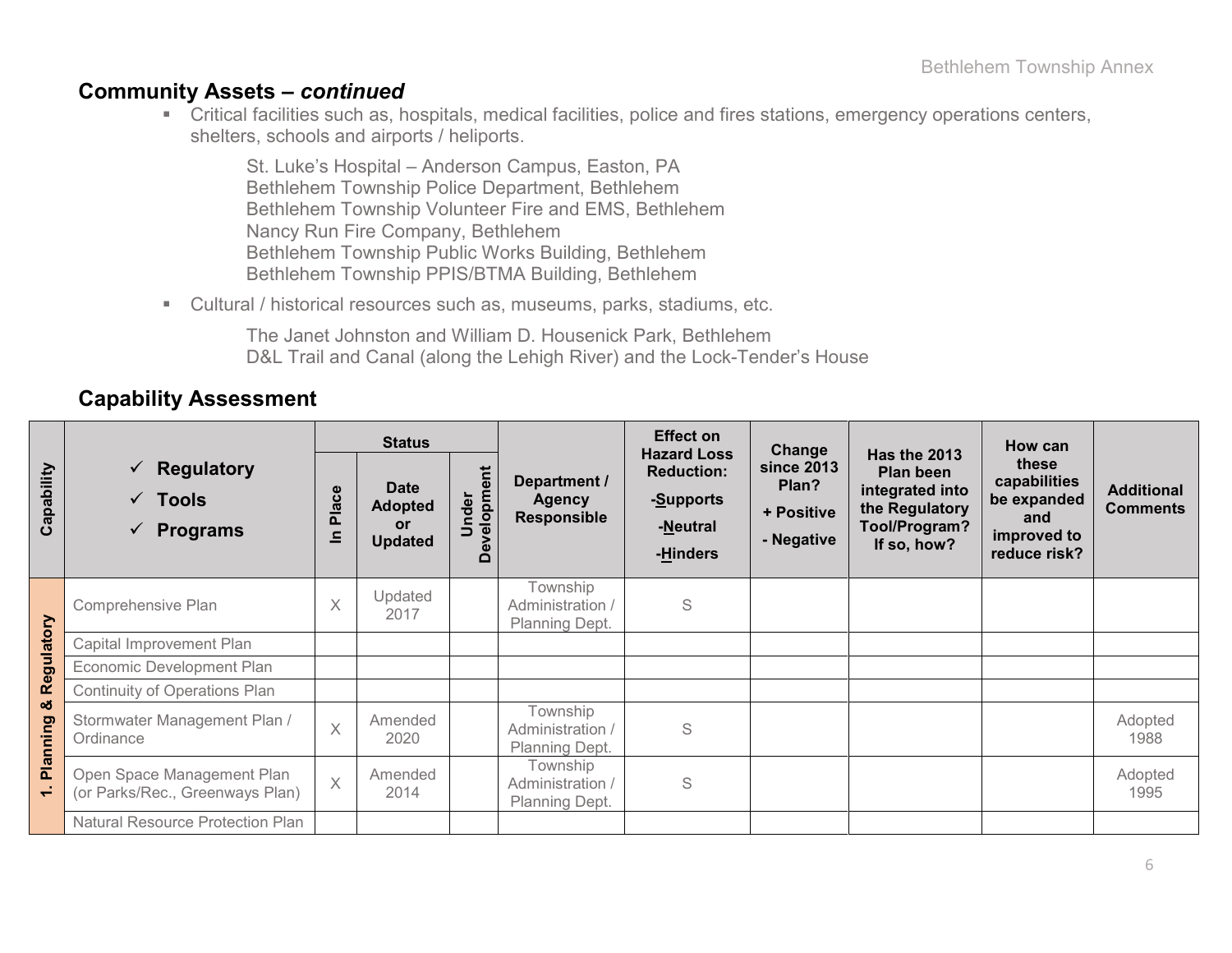|              |                                                                        |                         | <b>Status</b>                                         |                      |                                                | <b>Effect on</b><br><b>Hazard Loss</b>                 | Change                                                 | Has the 2013                                                                          | How can                                                                    |                                      |
|--------------|------------------------------------------------------------------------|-------------------------|-------------------------------------------------------|----------------------|------------------------------------------------|--------------------------------------------------------|--------------------------------------------------------|---------------------------------------------------------------------------------------|----------------------------------------------------------------------------|--------------------------------------|
| Capability   | $\checkmark$ Regulatory<br>$\checkmark$ Tools<br>$\checkmark$ Programs | Place<br>$\blacksquare$ | <b>Date</b><br><b>Adopted</b><br>or<br><b>Updated</b> | Under<br>Development | Department /<br><b>Agency</b><br>Responsible   | <b>Reduction:</b><br>-Supports<br>-Neutral<br>-Hinders | <b>since 2013</b><br>Plan?<br>+ Positive<br>- Negative | Plan been<br>integrated into<br>the Regulatory<br><b>Tool/Program?</b><br>If so, how? | these<br>capabilities<br>be expanded<br>and<br>improved to<br>reduce risk? | <b>Additional</b><br><b>Comments</b> |
|              | <b>Transportation Plan</b>                                             |                         |                                                       |                      |                                                |                                                        |                                                        |                                                                                       |                                                                            |                                      |
|              | <b>Historic Preservation Plan</b>                                      |                         |                                                       |                      |                                                |                                                        |                                                        |                                                                                       |                                                                            |                                      |
|              | Floodplain Management Plan                                             | $\times$                | 1993                                                  |                      | Township<br>Administration /<br>Planning Dept. |                                                        |                                                        |                                                                                       |                                                                            |                                      |
|              | <b>Farmland Preservation</b>                                           |                         |                                                       |                      |                                                |                                                        |                                                        |                                                                                       |                                                                            |                                      |
|              | <b>Evacuation Plan</b>                                                 |                         |                                                       |                      |                                                |                                                        |                                                        |                                                                                       |                                                                            |                                      |
|              | Disaster Recovery Plan                                                 |                         |                                                       |                      |                                                |                                                        |                                                        |                                                                                       |                                                                            |                                      |
|              | <b>Hazard Mitigation Plan</b>                                          | $\times$                | 11/2018                                               |                      | Township<br>Administration /<br>Planning Dept. |                                                        |                                                        | N/A                                                                                   |                                                                            |                                      |
| & Regulatory | <b>Emergency Operations Plan</b>                                       | $\times$                | 1/2019                                                |                      | Township<br>Administration /<br>Planning Dept. |                                                        |                                                        |                                                                                       |                                                                            |                                      |
|              | <b>Zoning Regulations</b>                                              | $\times$                | 2004                                                  |                      | Township<br>Administration /<br>Planning Dept. |                                                        |                                                        |                                                                                       |                                                                            |                                      |
| 1. Planning  | <b>Floodplain Regulations</b>                                          | $\times$                | 1993                                                  |                      | Township<br>Administration /<br>Planning Dept. |                                                        |                                                        |                                                                                       |                                                                            |                                      |
|              | <b>NFIP Participation</b>                                              | $\times$                | 1993                                                  |                      | Township<br>Administration /<br>Planning Dept. |                                                        |                                                        |                                                                                       |                                                                            |                                      |
|              | <b>Building Code</b>                                                   | $\times$                | 2004                                                  |                      | Township<br>Administration /<br>Planning Dept. |                                                        |                                                        |                                                                                       |                                                                            |                                      |
|              | Fire Code                                                              | $\times$                | 2009                                                  |                      | Township<br>Administration /<br>Planning Dept. |                                                        |                                                        |                                                                                       |                                                                            |                                      |
|              | Other                                                                  |                         |                                                       |                      |                                                |                                                        |                                                        |                                                                                       |                                                                            |                                      |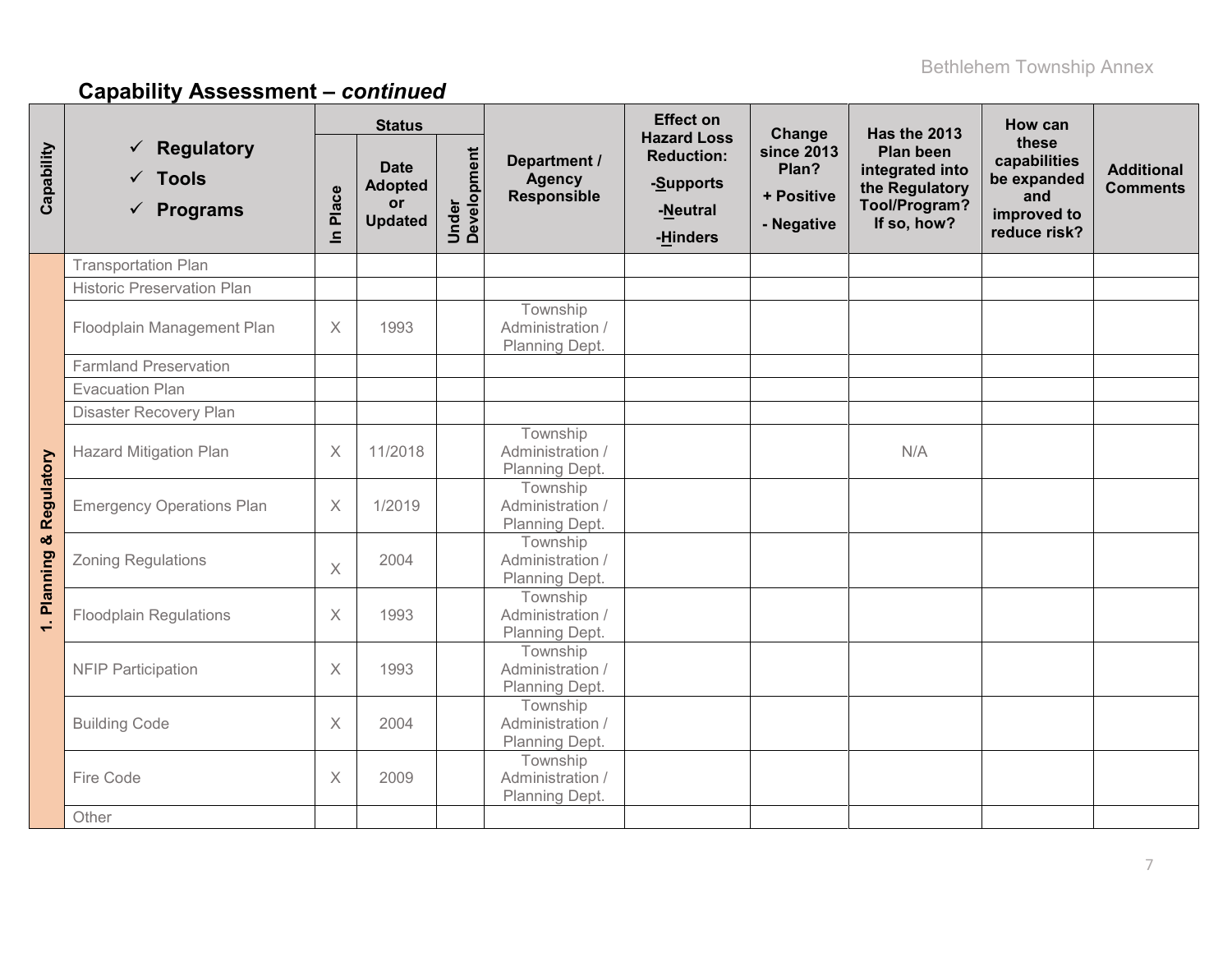| apability<br>ပ               | $\checkmark$ Staff<br>Personnel<br><b>Resources</b>                                                                              | <b>Yes</b> | <b>No</b> | Department /<br><b>Agency</b>                  | <b>Change since</b><br>2013 Plan?<br>+ Positive<br>- Negative | How can these<br>capabilities be<br>expanded and<br>improved to<br>reduce risk? | <b>Additional</b><br><b>Comments</b> |
|------------------------------|----------------------------------------------------------------------------------------------------------------------------------|------------|-----------|------------------------------------------------|---------------------------------------------------------------|---------------------------------------------------------------------------------|--------------------------------------|
|                              | Planners (with land use / land development knowledge)                                                                            | X          |           | Planning                                       |                                                               |                                                                                 |                                      |
|                              | Planners or engineers (with natural and / or human-caused hazards<br>knowledge)                                                  | $\times$   |           | Planning / Public<br><b>Works</b>              |                                                               |                                                                                 |                                      |
| Technology                   | Engineers or professionals trained in building and / or infrastructure<br>construction practices (including building inspectors) | $\times$   |           | Planning /<br>Engineering                      |                                                               |                                                                                 |                                      |
|                              | <b>Emergency Manager</b>                                                                                                         | X          |           | Planning                                       |                                                               |                                                                                 |                                      |
| ೲ                            | Floodplain administrator / manager                                                                                               | X          |           | Planning                                       |                                                               |                                                                                 |                                      |
|                              | Land surveyors                                                                                                                   | X          |           | Engineering                                    |                                                               |                                                                                 |                                      |
|                              | Staff familiar with the hazards of the community                                                                                 | X          |           | Planning / Public<br>Works / Police            |                                                               |                                                                                 |                                      |
| dministrative                | Personnel skilled in Geographical Information Systems (GIS) and /<br>or FEMA's HAZUS program                                     | $\times$   |           | Planning / PPIS                                |                                                               |                                                                                 |                                      |
| ⋖<br>$\overline{\mathbf{N}}$ | Grant writers or fiscal staff to handle large / complex grants                                                                   | X          |           | Administration /<br>Planning / Public<br>Works |                                                               |                                                                                 |                                      |
|                              | Other                                                                                                                            |            |           |                                                |                                                               |                                                                                 |                                      |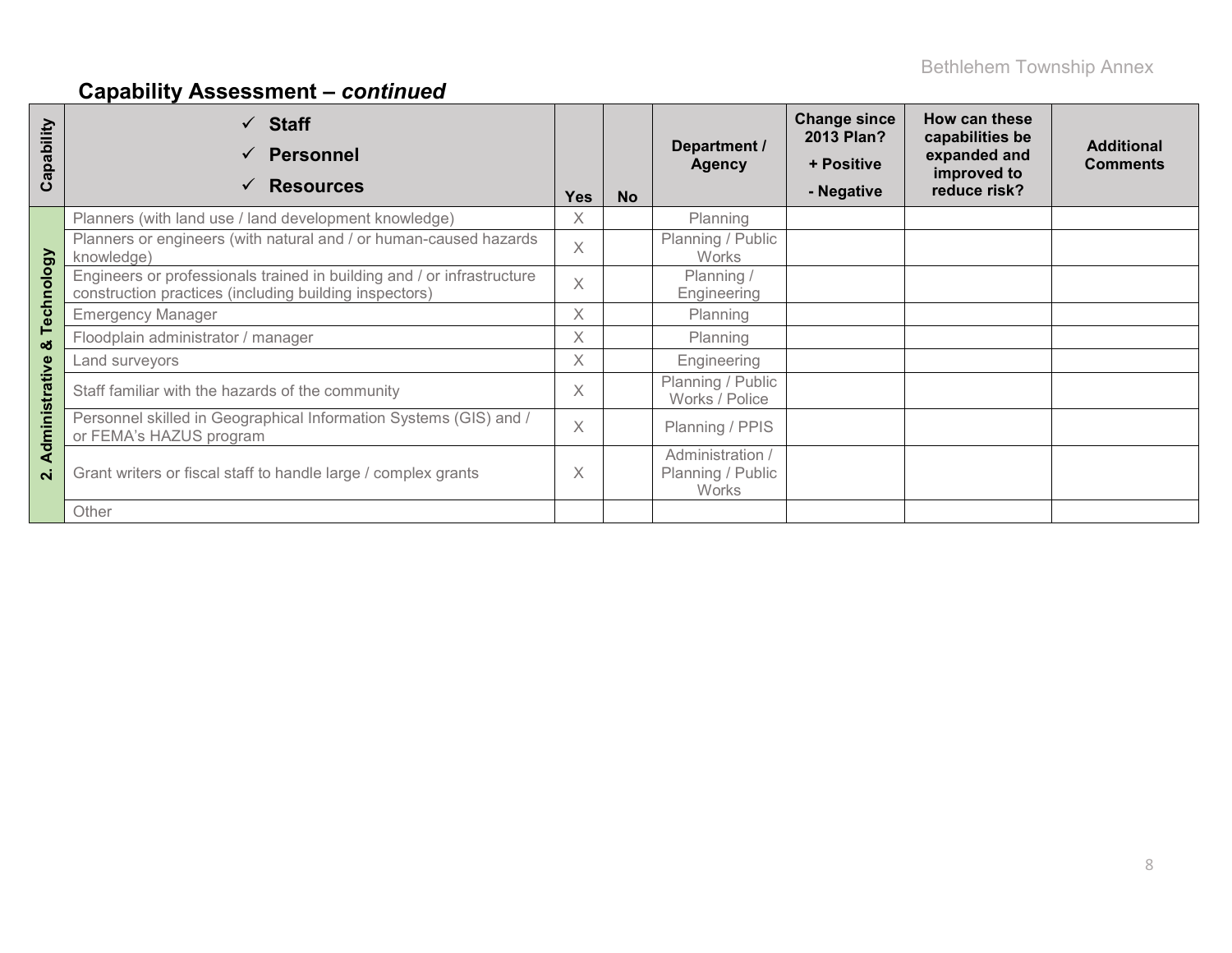| Capability                      |                                                         | <b>Yes</b> | <b>No</b> | Department /<br><b>Agency</b>             | <b>Change since</b><br>2013 Plan?<br>+ Positive<br>- Negative | How can these<br>capabilities be<br>expanded and<br>improved to<br>reduce risk? | <b>Additional</b><br><b>Comments</b> |
|---------------------------------|---------------------------------------------------------|------------|-----------|-------------------------------------------|---------------------------------------------------------------|---------------------------------------------------------------------------------|--------------------------------------|
|                                 | Capital improvement programming                         | Χ          |           | Administrative /<br>Planning /<br>Finance |                                                               |                                                                                 |                                      |
|                                 | <b>Community Development Block Grants (CDBG)</b>        |            | X.        |                                           |                                                               |                                                                                 |                                      |
| ources                          | Special purposes taxes                                  | X.         |           | Finance                                   |                                                               |                                                                                 |                                      |
| $\boldsymbol{\omega}$<br>ق<br>ه | Gas / Electricity utility fees                          |            | X.        |                                           |                                                               |                                                                                 |                                      |
|                                 | Water / Sewer fees                                      | X          |           | PPIS (Sewer)                              |                                                               |                                                                                 |                                      |
| <b>Financial</b>                | Stormwater utility fees                                 | X          |           | Being explored                            |                                                               |                                                                                 |                                      |
|                                 | Development impact fees                                 | X          |           | Planning                                  |                                                               |                                                                                 |                                      |
|                                 | General obligation, revenue, and / or special tax bonds | X.         |           | Finance                                   |                                                               |                                                                                 |                                      |
| က                               | Partnering arrangements or intergovernmental agreements | X          |           | Administrative /<br>Legislative           |                                                               |                                                                                 |                                      |
|                                 | Other                                                   |            |           |                                           |                                                               |                                                                                 |                                      |

| Capability     | Program<br>$\checkmark$<br>Organization                                                                                                                           | <b>Yes</b> | <b>No</b>         | Department /<br><b>Agency</b>                         | <b>Change since</b><br>2013 Plan?<br>+ Positive<br>- Negative | How can these<br>capabilities be<br>expanded and<br>improved to<br>reduce risk? | <b>Additional</b><br><b>Comments</b> |
|----------------|-------------------------------------------------------------------------------------------------------------------------------------------------------------------|------------|-------------------|-------------------------------------------------------|---------------------------------------------------------------|---------------------------------------------------------------------------------|--------------------------------------|
|                | <b>Firewise Communities Certification</b>                                                                                                                         |            | X                 |                                                       |                                                               |                                                                                 |                                      |
|                | <b>StormReady Certification</b>                                                                                                                                   |            | X                 |                                                       |                                                               |                                                                                 |                                      |
|                | Natural disaster or safety-related school programs                                                                                                                |            | X                 |                                                       |                                                               |                                                                                 |                                      |
| Outreach<br>οö | Ongoing public education or information programs such as,<br>responsible water use, fire safety, household preparedness, and<br>environmental education.          | X          |                   | Administration /<br>Planning / Public<br><b>Works</b> |                                                               |                                                                                 |                                      |
|                | Public-private partnership initiatives addressing disaster related<br>issues.                                                                                     |            | $\checkmark$<br>∧ |                                                       |                                                               |                                                                                 |                                      |
| Education<br>÷ | Local citizen groups or non-profit organizations focused on<br>environmental protection, emergency preparedness, access and<br>functional needs populations, etc. |            | $\checkmark$<br>∧ |                                                       |                                                               |                                                                                 |                                      |
|                | Other                                                                                                                                                             |            |                   |                                                       |                                                               |                                                                                 |                                      |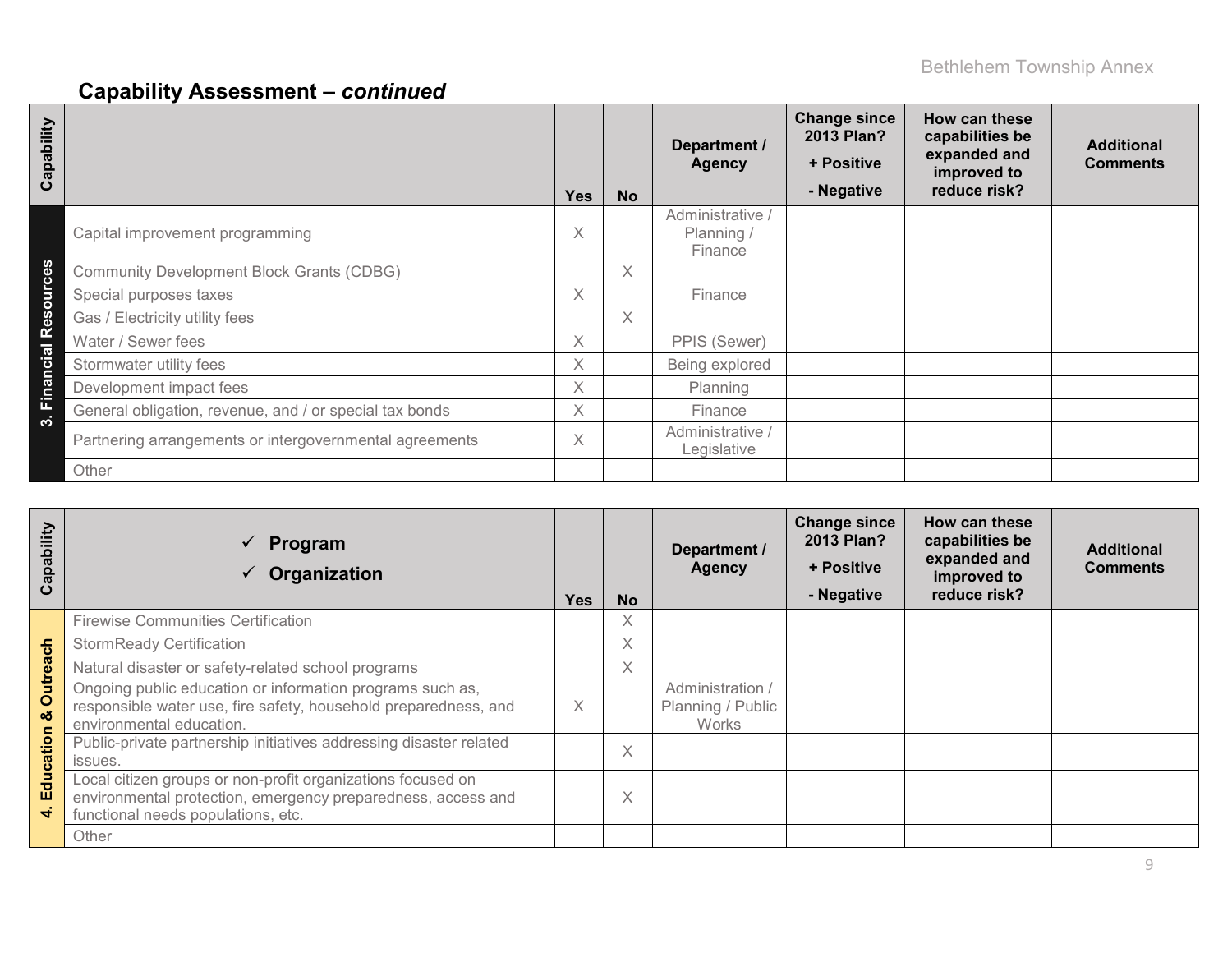| Capability             |                                |         | <b>Degree of Capability</b> |                   | <b>Change since the 2013 Hazard</b><br><b>Mitigation Plan?</b> | <b>Additional Comments</b> |
|------------------------|--------------------------------|---------|-----------------------------|-------------------|----------------------------------------------------------------|----------------------------|
|                        |                                | Limited | <b>Moderate</b>             | High              | If so, how?                                                    |                            |
|                        | <b>Planning and Regulatory</b> |         |                             | Χ                 |                                                                |                            |
|                        | Administrative and Technical   |         |                             | $\checkmark$<br>∧ |                                                                |                            |
| 5. Self –<br>ssessment | Financial                      |         |                             | Χ                 |                                                                |                            |
| ৼ                      | <b>Education and Outreach</b>  |         |                             | $\checkmark$<br>∧ |                                                                |                            |

### **Known or Anticipated Future Development / Redevelopment**

| Development /<br><b>Property Name</b>              | <b>Type of Development</b>         | <b>Number of Structures</b> | Location                                                           | <b>Known Hazard Zone</b> | <b>Description / Status</b>                                                                                   |
|----------------------------------------------------|------------------------------------|-----------------------------|--------------------------------------------------------------------|--------------------------|---------------------------------------------------------------------------------------------------------------|
| <b>Traditions of America</b><br>at Green Pond      | 55+ Residential<br>Subdivision     |                             | <b>Green Pond Road</b>                                             | Sinkholes, Stormwater    | Tentative Plan Approval                                                                                       |
| Mill Creek Corporate Center                        | Office / business<br>Campus        |                             | William Penn Highway<br>(behind Park and Ride)                     | Sinkholes, Stormwater    | Phase 1 Preliminary Plan<br>submitted and tabled.                                                             |
| Hope Road /<br>Chrin V7 Redevelopment              | Mixed Service / Retail<br>Village  |                             | Hope Road & William<br>Penn Highway                                | Sinkholes, Stormwater    | <b>Sketch Plan Submitted</b><br>with a Strong Developer<br>Intent to Proceed.                                 |
| <b>Brodhead Road</b><br><b>Distribution Center</b> | Distribution Center /<br>Logistics |                             | <b>Brodhead Road</b>                                               | Sinkholes, Stormwater    | Prelim. / Final Plan<br><b>Conditionally Approved by</b><br>Township, awaiting 3rd<br>party agency approvals. |
| <b>Annunciation Greek</b><br>Orthodox Church       | Church & Accessory<br>Uses         |                             | Bethman Road & Church<br>Road                                      | Sinkholes, Stormwater    | Township Prelim. / Final<br><b>Conditional Approval</b>                                                       |
| Freemansburg Square<br>Major Subdivision           | Mixed Service / Retail<br>Village  |                             | Freemansburg Avenue &<br><b>University Drive</b>                   | Sinkholes, Stormwater    | Prelim. / Final Conditional<br>Approval with an<br>anticipated modification of<br>plan forthcoming.           |
| <b>Hecktown Road</b><br><b>Business Park Lot 4</b> | Distribution Center /<br>Logistics |                             | <b>Commerce Park Drive</b><br>(shared development -<br>LNT and BT) | Sinkholes, Stormwater    | Administrative Review with<br><b>Planning Commission</b>                                                      |
| Kings View Avenue MOB                              | <b>Medical Office Building</b>     |                             | Freemansburg Avenue<br>and Kings View Avenue                       | Sinkholes, Stormwater    | Sketch Plan before<br>Township                                                                                |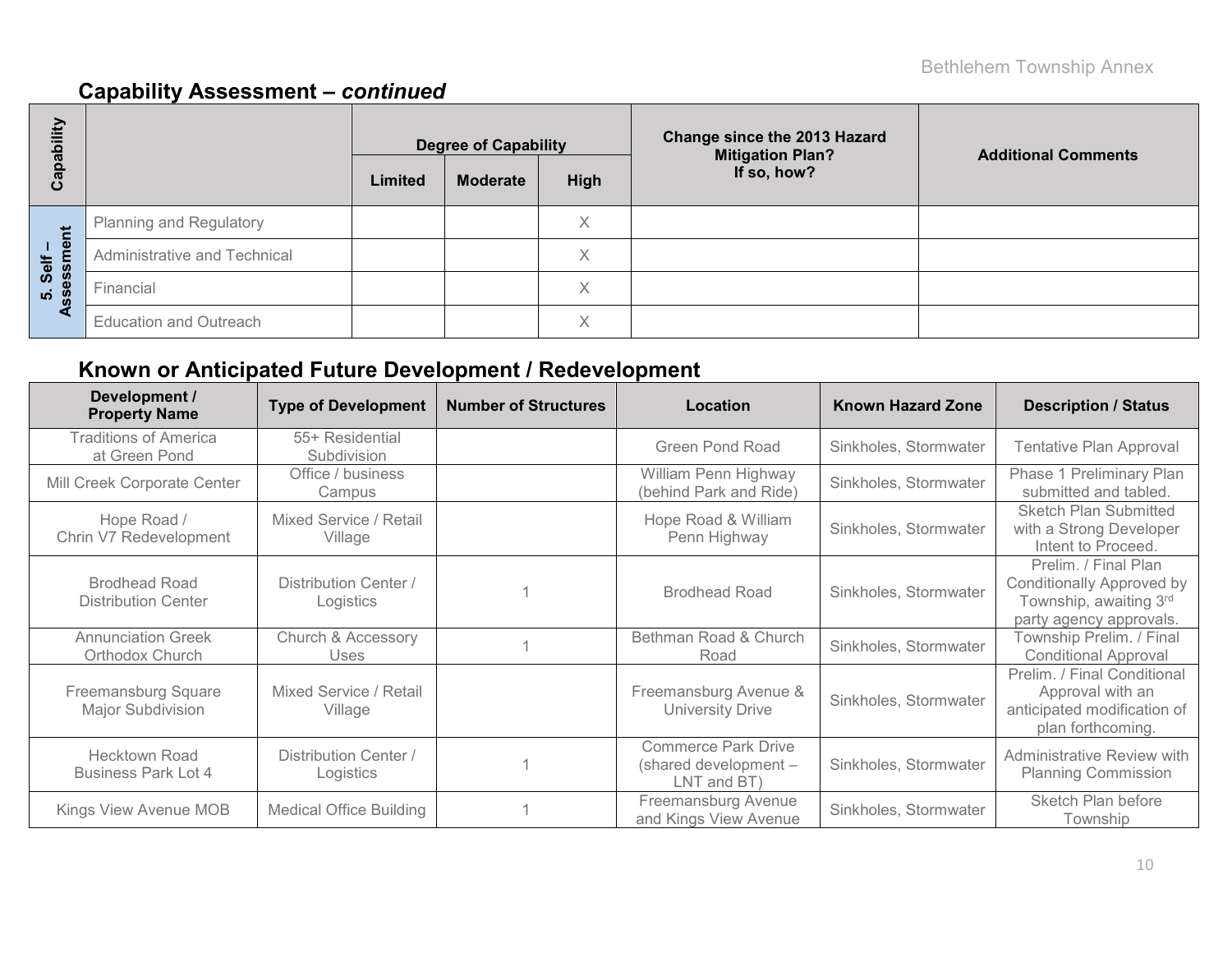### **Known or Anticipated Future Development / Redevelopment –** *continued*

| Development /<br><b>Property Name</b>                                        | <b>Type of Development</b>                             | <b>Number of Structures</b> | Location                                            | <b>Known Hazard Zone</b>                      | <b>Description / Status</b>                                      |
|------------------------------------------------------------------------------|--------------------------------------------------------|-----------------------------|-----------------------------------------------------|-----------------------------------------------|------------------------------------------------------------------|
| <b>Madison Farms</b>                                                         | Mixed Service / Retail /<br><b>Residential Village</b> | Many                        | Freemansburg Avenue<br>(with internal road network) | Sinkholes, Stormwater                         | Approved, under<br>construction, future<br>phases to start soon. |
| Nancy Run Estates<br>Phases 7, 8, 9, 10                                      | <b>Residential Subdivision</b>                         |                             | New Road Network off<br><b>Washington Street</b>    | Sinkholes, Stormwater<br>& Nancy Run Flooding | Final Plans Approved by<br>Township BOC                          |
| St. Luke's University<br><b>Healthcare Network</b><br><b>Anderson Campus</b> | <b>Medical Campus</b>                                  | Many                        | Freemansburg Avenue                                 | Sinkholes, Stormwater                         | "Tower 2" Approved by<br>Township BOC                            |

### **Natural & Non-Natural Event History Specific to Bethlehem Township**

| <b>Type of Event and Date(s)</b>                       | <b>FEMA Disaster #</b><br>(if applicable) | Local Damage(s) or Loss(es)                                                |
|--------------------------------------------------------|-------------------------------------------|----------------------------------------------------------------------------|
| Rain and flooding, June 2015                           |                                           | Storm damages repaired by the municipality                                 |
| Severe winter storm / snowstorm, January 22 - 23, 2016 | DR-4267-PA                                | FEMA money received for Public Works Overtime - \$51,538                   |
| Pennsylvania COVID-19 Pandemic - 1/2020                | DR-4506-PA                                | Emergency Protective measures to combat COVID-19 Pandemic.                 |
| Remnants of Hurricane Ida                              | <b>DR-4618-PA</b>                         | Assistance to eligible individuals and families affected by this disaster. |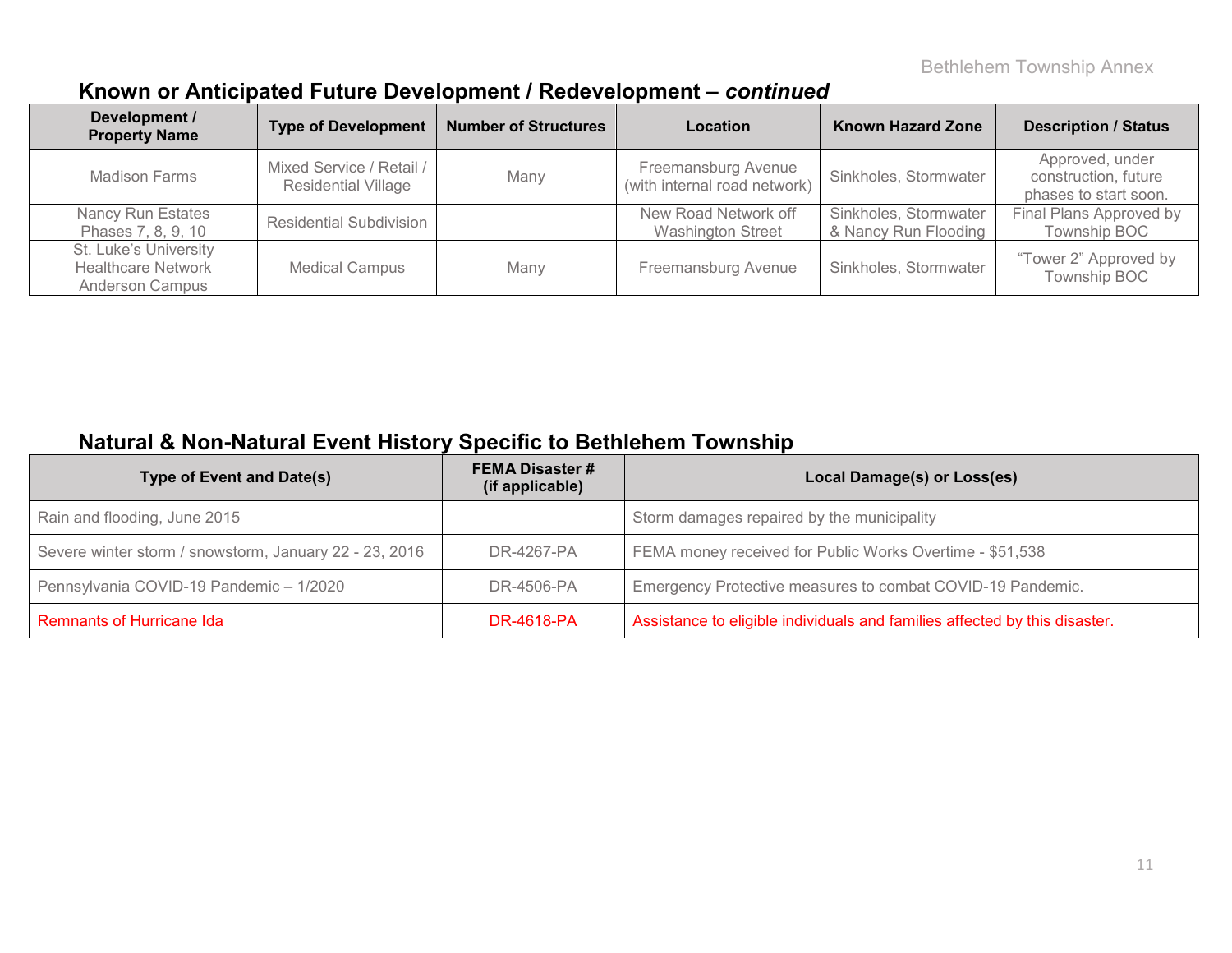### **2013 Municipal Action Plan Status**

|                         |                                                                                                                                                                                                                                                                                                                                                                                                                                                                                                                                                                                                                                                                                                                                                                                                                                                                                                                                                                                                                                                                                                 |                          |                          | <b>Status</b> |           |              |                                                                                                                                                                                                         |  |
|-------------------------|-------------------------------------------------------------------------------------------------------------------------------------------------------------------------------------------------------------------------------------------------------------------------------------------------------------------------------------------------------------------------------------------------------------------------------------------------------------------------------------------------------------------------------------------------------------------------------------------------------------------------------------------------------------------------------------------------------------------------------------------------------------------------------------------------------------------------------------------------------------------------------------------------------------------------------------------------------------------------------------------------------------------------------------------------------------------------------------------------|--------------------------|--------------------------|---------------|-----------|--------------|---------------------------------------------------------------------------------------------------------------------------------------------------------------------------------------------------------|--|
|                         | <b>Existing Mitigation Action</b><br>(from 2013 Hazard Mitigation Plan)                                                                                                                                                                                                                                                                                                                                                                                                                                                                                                                                                                                                                                                                                                                                                                                                                                                                                                                                                                                                                         | No Progress /<br>Unknown | Progress<br>$\mathbf{a}$ | Continuous    | Completed | Discontinued | <b>Additional Comments</b>                                                                                                                                                                              |  |
| $\mathbf 1$             | Stormwater management programs, mitigation efforts.                                                                                                                                                                                                                                                                                                                                                                                                                                                                                                                                                                                                                                                                                                                                                                                                                                                                                                                                                                                                                                             |                          | $\times$                 | $\mathsf X$   |           |              | The Township has been engaged with a<br>stormwater engineer to map the stormwater<br>system, conduct a hydrological study, and<br>make recommendations to the Commissioners<br>on capital improvements. |  |
| $\mathbf{2}$            | Hazardous Materials Release, education, prevention, certification of<br>responders to control and mitigate hazardous materials releases.                                                                                                                                                                                                                                                                                                                                                                                                                                                                                                                                                                                                                                                                                                                                                                                                                                                                                                                                                        |                          |                          | $\times$      |           |              |                                                                                                                                                                                                         |  |
| $\mathbf{3}$            | Maintain compliance with and good-standing in the NFIP including<br>adoption and enforcement of floodplain management requirements (e.g.<br>regulating all new and substantially improved construction in Special<br>Hazard Flood Areas), floodplain identification and mapping, and flood<br>insurance outreach to the community.                                                                                                                                                                                                                                                                                                                                                                                                                                                                                                                                                                                                                                                                                                                                                              |                          |                          | X             |           |              |                                                                                                                                                                                                         |  |
| $\overline{\mathbf{4}}$ | Conduct and facilitate community and public education and outreach for<br>residents and businesses to include, but not be limited to, the following to<br>promote and effect natural hazard risk reduction: Willow Park Road, LVIP<br>four and six<br>• Provide and maintain links to the HMP website, and regularly post<br>notices on the County/municipal homepage(s) referencing the HMP<br>webpages.<br>• Prepare and distribute informational letters to flood vulnerable property<br>owners and neighborhood associations, explaining the availability of<br>mitigation grant funding to mitigate their properties, and instructing them<br>on how they can learn more and implement mitigation.<br>. Use email notification systems and newsletters to better educate the<br>public on flood insurance, the availability of mitigation grant funding, and<br>personal natural hazard risk reduction measures.<br>. Work with neighborhood associations, civic and business groups to<br>disseminate information on flood insurance and the availability of<br>mitigation grant funding. | X                        |                          |               |           |              |                                                                                                                                                                                                         |  |
| ${\bf 5}$               | Continue to support the implementation, monitoring, maintenance, and<br>updating of this Plan, as defined in Section 7.0                                                                                                                                                                                                                                                                                                                                                                                                                                                                                                                                                                                                                                                                                                                                                                                                                                                                                                                                                                        | $\chi$                   |                          |               |           |              |                                                                                                                                                                                                         |  |
| $6\phantom{1}6$         | Complete the ongoing updates of the Comprehensive Emergency<br><b>Management Plans</b>                                                                                                                                                                                                                                                                                                                                                                                                                                                                                                                                                                                                                                                                                                                                                                                                                                                                                                                                                                                                          |                          |                          | X             |           |              |                                                                                                                                                                                                         |  |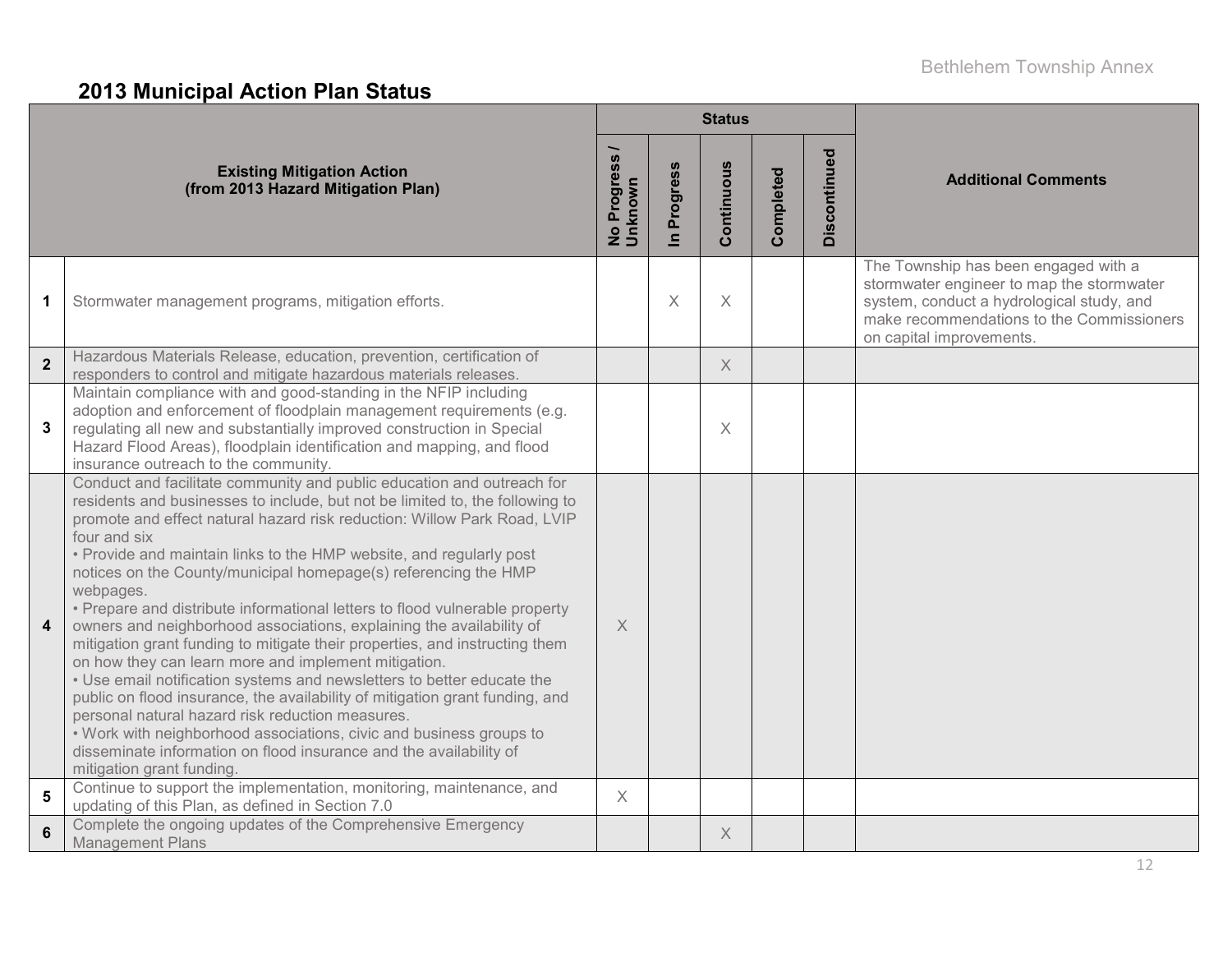#### **2013 Municipal Action Plan Status –** *continued*

|   |                                                                                                                                                                                                                                                                                        |                                |   | <b>Status</b> |          |                                |                            |  |
|---|----------------------------------------------------------------------------------------------------------------------------------------------------------------------------------------------------------------------------------------------------------------------------------------|--------------------------------|---|---------------|----------|--------------------------------|----------------------------|--|
|   | <b>Existing Mitigation Action</b><br>(from 2013 Hazard Mitigation Plan)                                                                                                                                                                                                                | Progres<br>No Progi<br>Unknowr | 5 | Continuous    | ompletec | ъ<br>$\bar{q}$<br>--<br>$\Box$ | <b>Additional Comments</b> |  |
|   | Create/enhance/maintain mutual aid agreements with neighboring<br>communities for continuity of operations.                                                                                                                                                                            |                                |   | $\times$      |          |                                |                            |  |
| 8 | Identify and develop agreements with entities that can provide support with<br>FEMA/PEMA paperwork after disasters; qualified damage assessment<br>personnel - Improve post-disaster capabilities - damage assessment;<br>FEMA/PEMA paperwork compilation, submissions, record-keeping |                                |   | X             |          |                                |                            |  |
| 9 | Work with regional agencies (i.e. County and PEMA) to help develop<br>damage assessment capabilities at the local level through such things as<br>training programs, certification of qualified individuals (e.g. code)                                                                |                                |   | X             |          |                                |                            |  |

#### **Notes:**

**1.** Actions not carried through to the 2018 Action Plan are so noted.

**2.** To maintain National Flood Insurance Program (NFIP) compliance, actions related to the NFIP were carried through to the 2018 Action Plan even if identified by the municipality as completed.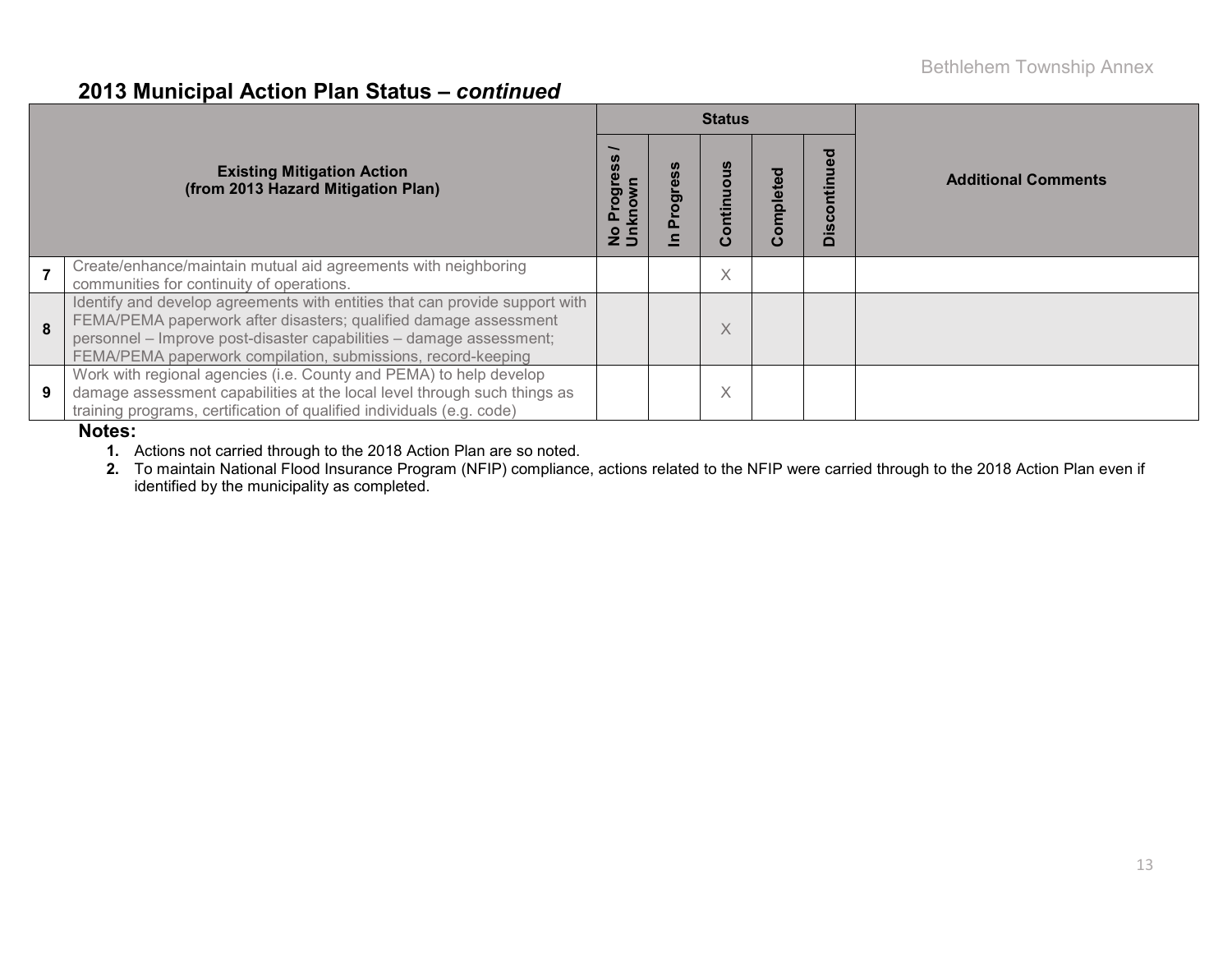## **2018 Mitigation Action Plan**

|                | <b>Mitigation Action</b>                                                                                                                                                                                                                                                                                                                                     | <b>Mitigation</b><br><b>Technique</b><br><b>Category</b> | Hazard(s)<br><b>Addressed</b> | <b>Priority</b><br>(H/M/L) | <b>Estimated</b><br>Cost | <b>Potential</b><br><b>Funding</b>                     | <b>Lead Agency</b><br>/ Department                                                                                               | Implementation<br><b>Schedule</b>       | <b>Applies to New</b><br>and / or Existing<br><b>Structures</b> |
|----------------|--------------------------------------------------------------------------------------------------------------------------------------------------------------------------------------------------------------------------------------------------------------------------------------------------------------------------------------------------------------|----------------------------------------------------------|-------------------------------|----------------------------|--------------------------|--------------------------------------------------------|----------------------------------------------------------------------------------------------------------------------------------|-----------------------------------------|-----------------------------------------------------------------|
| $\mathbf 1$    | Stormwater management<br>programs, mitigation efforts.                                                                                                                                                                                                                                                                                                       | <b>Structure</b><br>and<br>Infrastructure                | Flood                         | Medium                     | High                     | Federal,<br>State,<br>County<br>Grant<br>funding       | Township<br>Engineer                                                                                                             | Short-term<br>(depending on<br>funding) | New &<br>Existing                                               |
| $\overline{2}$ | <b>Hazardous Materials</b><br>Release, education,<br>prevention, certification of<br>emergency responders to<br>control and mitigate<br>hazardous materials<br>releases                                                                                                                                                                                      | Education<br>and<br>Awareness                            | All Hazards                   | Medium                     | Low                      | Federal,<br>State and<br>Local<br>Training<br>Programs | Emergency<br><b>Services</b>                                                                                                     | Ongoing                                 | New &<br>Existing                                               |
| $\overline{3}$ | Maintain compliance with<br>and goodstanding in the<br>NFIP including adoption<br>and enforcement of<br>floodplain management<br>requirements (e.g.<br>regulating all new and<br>substantially improved<br>construction in Special<br>Hazard Flood Areas),<br>floodplain identification and<br>mapping, and flood<br>insurance outreach to the<br>community. | <b>Local Plans</b><br>and<br><b>Regulations</b>          | Flood                         | High                       | $Low -$<br>Medium        | Municipal<br>Budget                                    | Municipality<br>(via Municipal<br>Engineer/NFIP<br>Floodplain<br>Administrator)<br>with support<br>from PEMA,<br><b>ISO FEMA</b> | Ongoing                                 | New &<br>Existing                                               |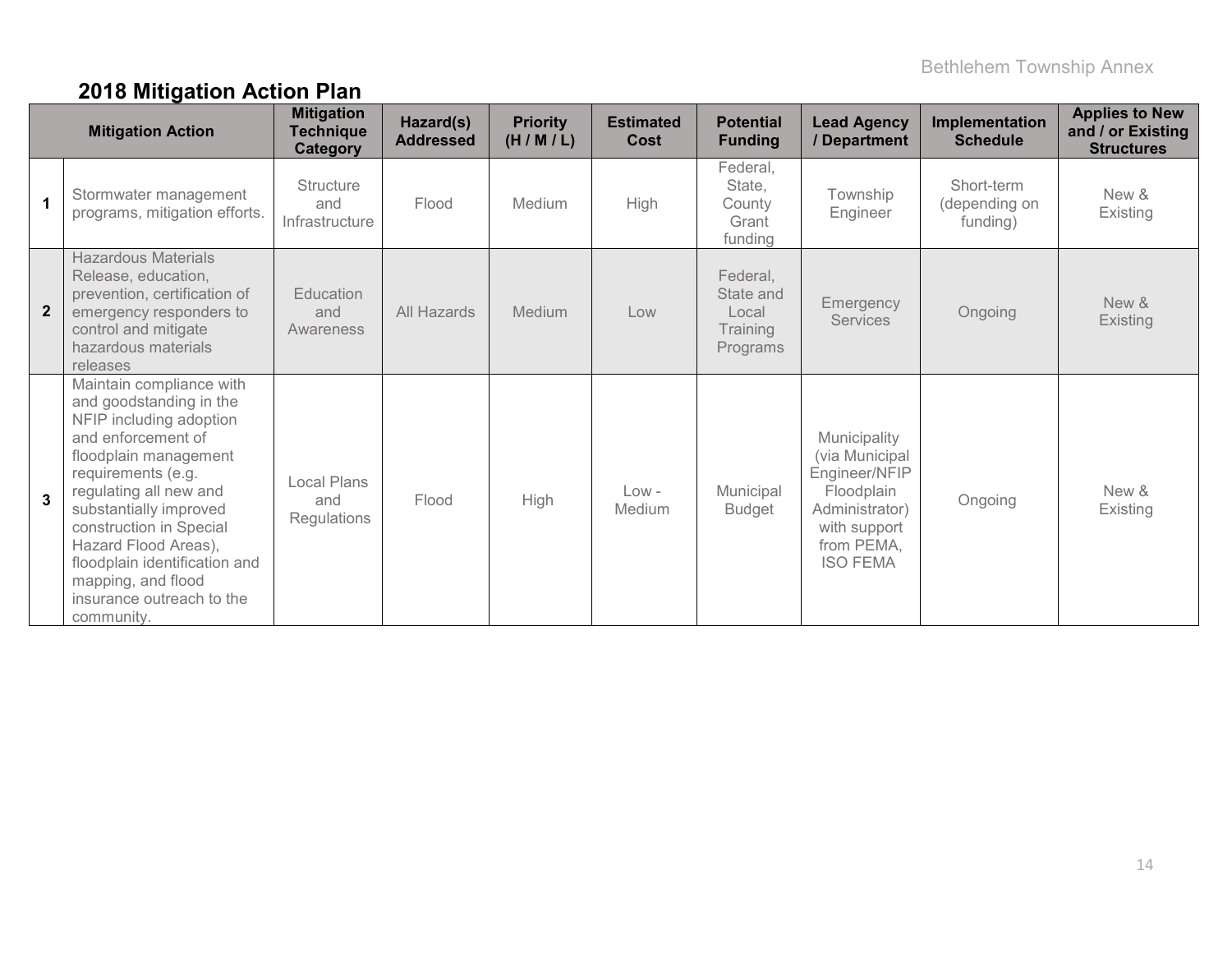|   | <b>Mitigation Action</b>                                                                                                                                                                                                                                                                                                                                                                                                                                                                                                                                                                                                                                                                                                                                                                                                                                                                                                                                                                                                                                                                                                                               | <b>Mitigation</b><br><b>Technique</b><br>Category | Hazard(s)<br><b>Addressed</b> | <b>Priority</b><br>(H/M/L) | <b>Estimated</b><br><b>Cost</b> | <b>Potential</b><br><b>Funding</b> | <b>Lead Agency</b><br>/ Department                                                 | Implementation<br><b>Schedule</b> | <b>Applies to New</b><br>and / or<br><b>Existing</b><br><b>Structures</b> |
|---|--------------------------------------------------------------------------------------------------------------------------------------------------------------------------------------------------------------------------------------------------------------------------------------------------------------------------------------------------------------------------------------------------------------------------------------------------------------------------------------------------------------------------------------------------------------------------------------------------------------------------------------------------------------------------------------------------------------------------------------------------------------------------------------------------------------------------------------------------------------------------------------------------------------------------------------------------------------------------------------------------------------------------------------------------------------------------------------------------------------------------------------------------------|---------------------------------------------------|-------------------------------|----------------------------|---------------------------------|------------------------------------|------------------------------------------------------------------------------------|-----------------------------------|---------------------------------------------------------------------------|
| 4 | Conduct and facilitate community<br>and public education and<br>outreach for residents and<br>businesses to include, but not be<br>limited to, the following to<br>promote and effect natural hazard<br>risk reduction:<br>Willow Park Road, LVIP four and<br>six<br>Provide and maintain links to the<br>HMP website, and regularly post<br>notices on the County/municipal<br>homepage(s) referencing the<br>HMP webpages.<br>- Prepare and distribute<br>informational letters to<br>flood vulnerable property owners<br>and neighborhood associations,<br>explaining the availability of<br>mitigation grant funding to<br>mitigate their properties, and<br>instructing them on how they can<br>learn more and implement<br>mitigation.<br>- Use email notification systems<br>and newsletters to better educate<br>the public on flood insurance, the<br>availability of mitigation grant<br>funding, and personal natural<br>hazard risk reduction measures.<br>- Work with neighborhood<br>associations, civic and business<br>groups to disseminate information<br>on flood insurance and the<br>availability of mitigation grant<br>funding. | <b>Education and</b><br>Awareness                 | All Hazards                   | High                       | Low-<br>Medium                  | Municipal<br><b>Budget</b>         | Municipality<br>with support<br>from Planning<br>Partners,<br>PEMA,<br><b>FEMA</b> | Short-term                        | N/A                                                                       |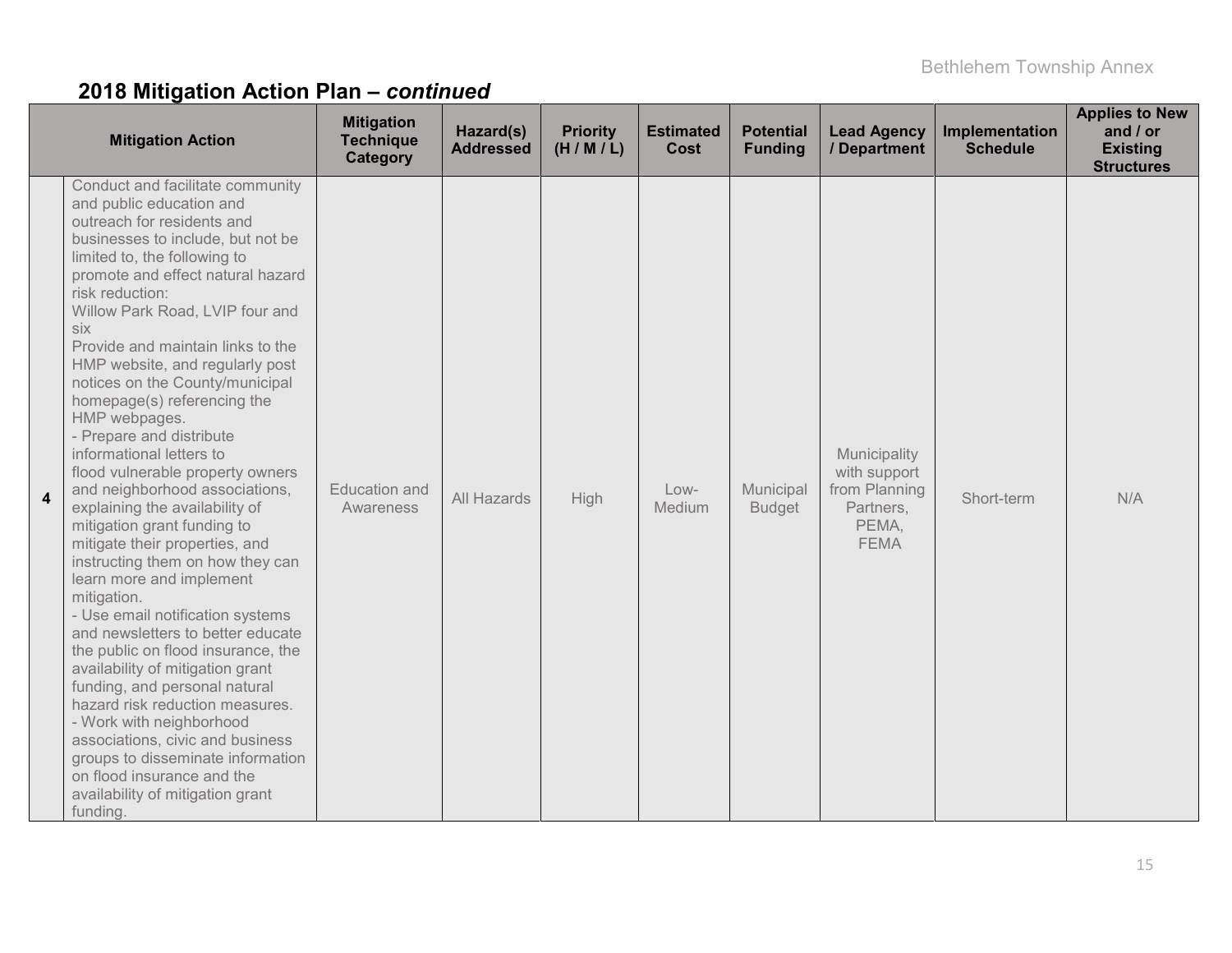|                | <b>Mitigation Action</b>                                                                                                                                                                                                                                                 | <b>Mitigation</b><br><b>Technique</b><br>Category | Hazard(s)<br><b>Addressed</b> | <b>Priority</b><br>(H/M/L) | <b>Estimated</b><br><b>Cost</b>           | <b>Potential</b><br><b>Funding</b>                                                                        | <b>Lead Agency</b><br>/ Department                                                                                                                                           | Implementation<br><b>Schedule</b> | <b>Applies to New</b><br>and $/$ or<br><b>Existing</b><br><b>Structures</b> |
|----------------|--------------------------------------------------------------------------------------------------------------------------------------------------------------------------------------------------------------------------------------------------------------------------|---------------------------------------------------|-------------------------------|----------------------------|-------------------------------------------|-----------------------------------------------------------------------------------------------------------|------------------------------------------------------------------------------------------------------------------------------------------------------------------------------|-----------------------------------|-----------------------------------------------------------------------------|
| $5\phantom{1}$ | Continue to support the<br>implementation, monitoring,<br>maintenance, and updating of this<br>Plan, as defined in Section 7.0                                                                                                                                           | All<br>Categories                                 | All Hazards                   | High                       | $Low -$<br>High (for<br>5-year<br>update) | Municipal<br>Budget,<br>possibly<br><b>FEMA</b><br>Mitigation<br>Grant<br>Funding<br>for 5-year<br>update | Municipality<br>(via mitigation<br>planning<br>point of<br>contacts)<br>with support<br>from Planning<br>Partners<br>(through their<br>Points of<br>Contact),<br><b>PEMA</b> | Ongoing                           | New &<br>Existing                                                           |
| 6              | Complete the ongoing updates of<br>the<br><b>Comprehensive Emergency</b><br><b>Management Plans</b>                                                                                                                                                                      | <b>Local Plans</b><br>and<br><b>Regulations</b>   | All Hazards                   | High                       | Low                                       | Municipal<br><b>Budget</b>                                                                                | Municipality<br>with support<br>from PEMA                                                                                                                                    | Ongoing                           | New &<br>Existing                                                           |
| $\overline{7}$ | Create/enhance/maintain mutual<br>aid agreements with neighboring<br>communities for continuity of<br>operations.                                                                                                                                                        | All<br>Categories                                 | All Hazards                   | High                       | Low                                       | Municipal<br><b>Budget</b>                                                                                | Municipality<br>with support<br>from<br>surrounding<br>municipalities<br>and County                                                                                          | Ongoing                           | New &<br>Existing                                                           |
| 8              | Develop and maintain capabilities<br>to process FEMA/PEMA<br>paperwork after disasters;<br>qualified damage assessment<br>personnel - Improve post-<br>disaster capabilities - damage<br>assessment; FEMA/PEMA<br>paperwork compilation,<br>submissions, record keeping. | <b>Education and</b><br>Awareness                 | All Hazards                   | Medium                     | <b>Medium</b>                             | Municipal<br><b>Budget</b>                                                                                | Municipality<br>with support<br>from County,<br>PEMA,<br><b>FEMA</b>                                                                                                         | Short-term                        | N/A                                                                         |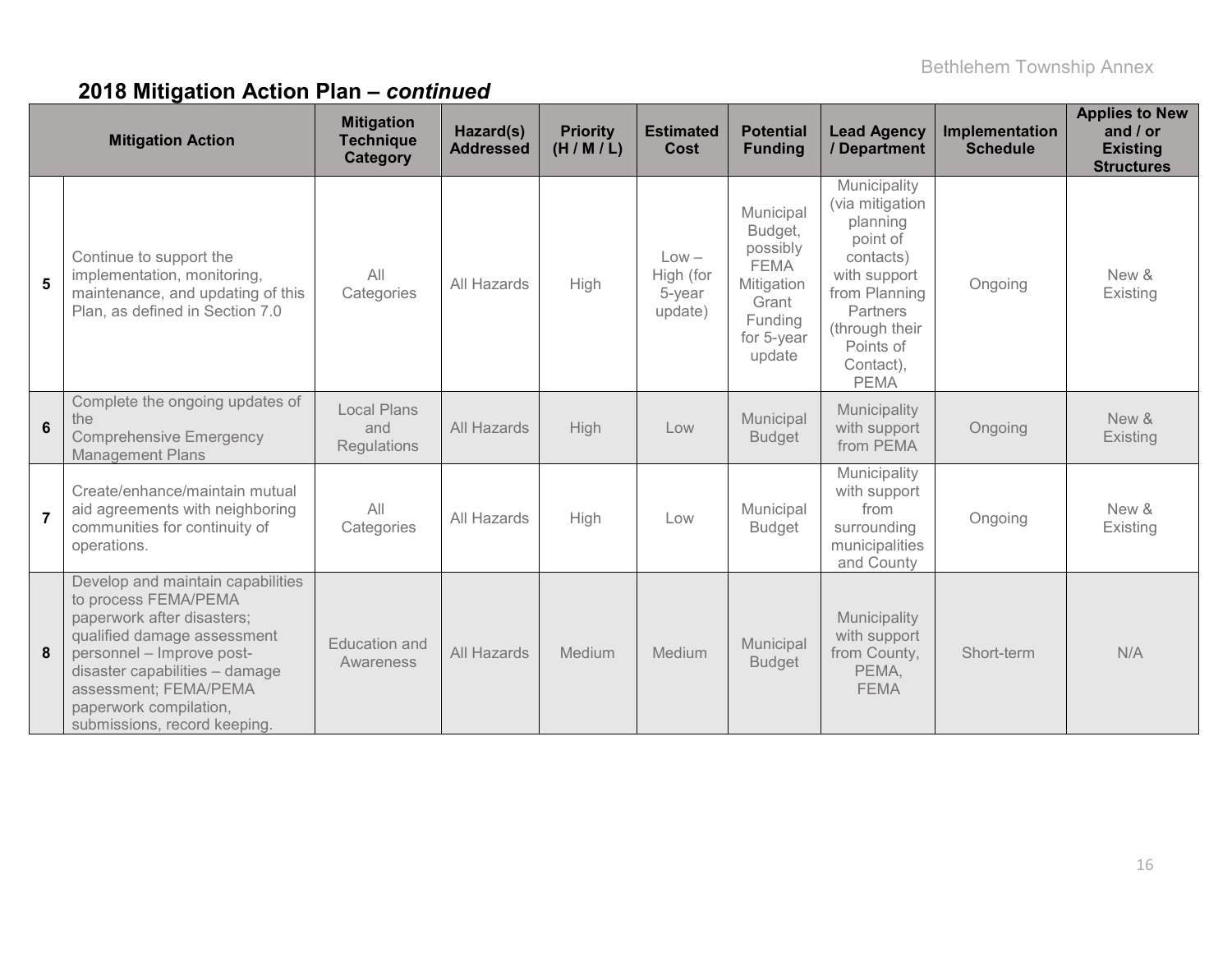|    | <b>Mitigation Action</b>                                                                                                                                                                                                                                                                                                                                                                                                                                                                                                                                                                                                                                                                                                                                         | <b>Mitigation</b><br><b>Technique</b><br>Category | Hazard(s)<br><b>Addressed</b> | <b>Priority</b><br>(H/M/L) | <b>Estimated</b><br>Cost | <b>Potential</b><br><b>Funding</b>                                  | Lead<br>Agency /<br><b>Department</b>                          | <b>Implementation</b><br><b>Schedule</b>           | <b>Applies to</b><br>New and / or<br><b>Existing</b><br><b>Structures</b> |
|----|------------------------------------------------------------------------------------------------------------------------------------------------------------------------------------------------------------------------------------------------------------------------------------------------------------------------------------------------------------------------------------------------------------------------------------------------------------------------------------------------------------------------------------------------------------------------------------------------------------------------------------------------------------------------------------------------------------------------------------------------------------------|---------------------------------------------------|-------------------------------|----------------------------|--------------------------|---------------------------------------------------------------------|----------------------------------------------------------------|----------------------------------------------------|---------------------------------------------------------------------------|
| 9  | Work with regional agencies (i.e.<br>County and PEMA) to help develop<br>damage assessment capabilities at<br>the local level through such things as<br>training programs, certification of<br>qualified individuals (e.g. code)                                                                                                                                                                                                                                                                                                                                                                                                                                                                                                                                 | Education and<br>Awareness                        | All Hazards                   | Medium                     | Medium                   | Municipal<br>Budget,<br><b>FEMA</b><br>HMA grant<br>programs        | Municipality<br>with support<br>from<br>County,<br><b>PEMA</b> | Short-, long-<br>term<br>(depending on<br>funding) | N/A                                                                       |
| 10 | Walnut Street and 10th Street<br>Drainage Issues: Incorporation of<br>roadside swales along Walnut Street<br>and Turner Street along with<br>extension of existing 36" storm pipe<br>to Nancy Run. This system was<br>approximated with the goal of<br>capturing and conveying the 25-year<br>(4%) storm event.                                                                                                                                                                                                                                                                                                                                                                                                                                                  | Structure and<br>Infrastructure                   | Flooding                      | High                       | <b>High</b>              | <b>FEMA</b><br>Mitigation<br>Funding,<br>Municipal<br><b>Budget</b> | Municipality<br>with support                                   | Depends on<br>Funding                              | Existing                                                                  |
| 11 | Santee Road/Sunset Drive/Easton<br>Avenue Drainage Issues: Initially<br>Preferred Alternative - Add<br>Detention Storage in North Hills Area<br>of City and Township through<br>expansion of peak flow rate control<br>facilities (detention basins) and<br>green infrastructure techniques, it<br>would be feasible to greatly reduce<br>the frequency and extent of flooding<br>for the 25-year (4%) design storm by<br>targeting areas within the Township<br>and City for retrofit opportunities. The<br>structural improvements needed to<br>reduce flooding along Santee Road,<br>Sunset Drive, Easton Avenue and<br>Willow Park Road would include:<br>24.4 ac-ft. of upstream volume<br>storage and 0.5 acres of bio<br>retention (green infrastructure) | Structure and<br>Infrastructure                   | Flooding                      | High                       | High                     | <b>FEMA</b><br>Mitigation<br>Funding,<br>Municipal<br><b>Budget</b> | Municipality<br>with support                                   | Depends on<br>Funding                              | Existing                                                                  |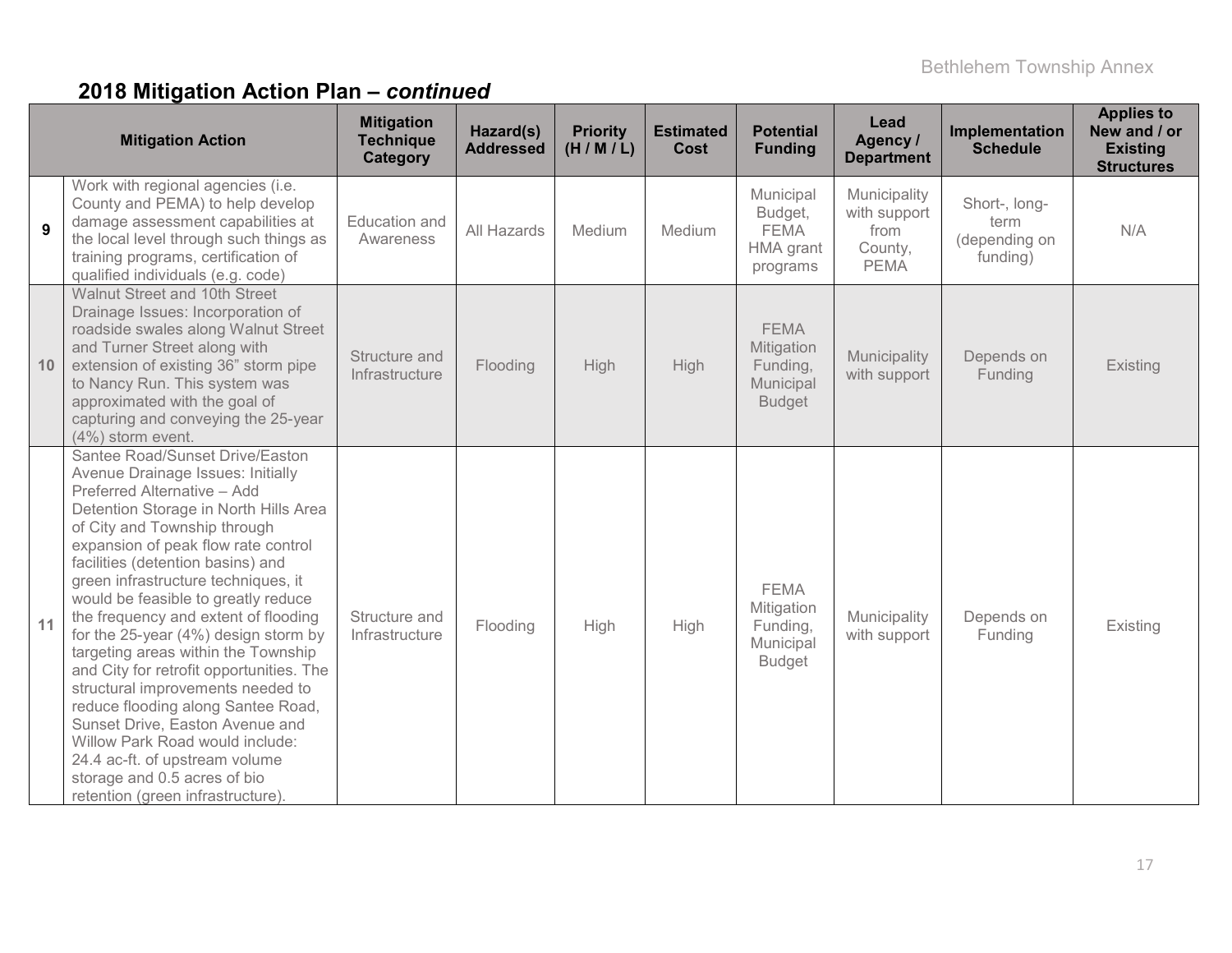|    | <b>Mitigation Action</b>                                                                                                                                                                                                                                                                                                                                                                                                                                                                                                                                                                                                                                                   | <b>Mitigation</b><br><b>Technique</b><br><b>Category</b> | Hazard(s)<br><b>Addressed</b> | <b>Priority</b><br>(H/M/L) | <b>Estimated</b><br>Cost | <b>Potential</b><br><b>Funding</b>                                  | Lead<br>Agency /<br><b>Department</b> | Implementation<br><b>Schedule</b> | <b>Applies to</b><br>New and / or<br><b>Existing</b><br><b>Structures</b> |
|----|----------------------------------------------------------------------------------------------------------------------------------------------------------------------------------------------------------------------------------------------------------------------------------------------------------------------------------------------------------------------------------------------------------------------------------------------------------------------------------------------------------------------------------------------------------------------------------------------------------------------------------------------------------------------------|----------------------------------------------------------|-------------------------------|----------------------------|--------------------------|---------------------------------------------------------------------|---------------------------------------|-----------------------------------|---------------------------------------------------------------------------|
| 12 | <b>Blue Restaurant and ABE Salvage</b><br>Drainage Issues<br>Alternative 1: This alternative<br>involves replacing a trunk-line main<br>in front of Blue Restaurant and<br>creating a new conveyance down<br>Farmersville Road directly to the<br>Nancy Run. This system was<br>approximated with the goal of<br>capturing and conveying the 25 year<br>$(4%)$ storm event.<br>Alternative 2: This alternative<br>involves decommissioning the<br>existing pipe that runs through ABE<br>salvage yard and implementing dual<br>pipes along Farmersville Road. This<br>system was approximated with the<br>goal of capturing and conveying the<br>25 year (4%) storm event. | Structure and<br>Infrastructure                          | Flooding                      | <b>High</b>                | <b>High</b>              | <b>FEMA</b><br>Mitigation<br>Funding,<br>Municipal<br><b>Budget</b> | Municipality<br>with support          | Depends on<br><b>Funding</b>      | <b>Existing</b>                                                           |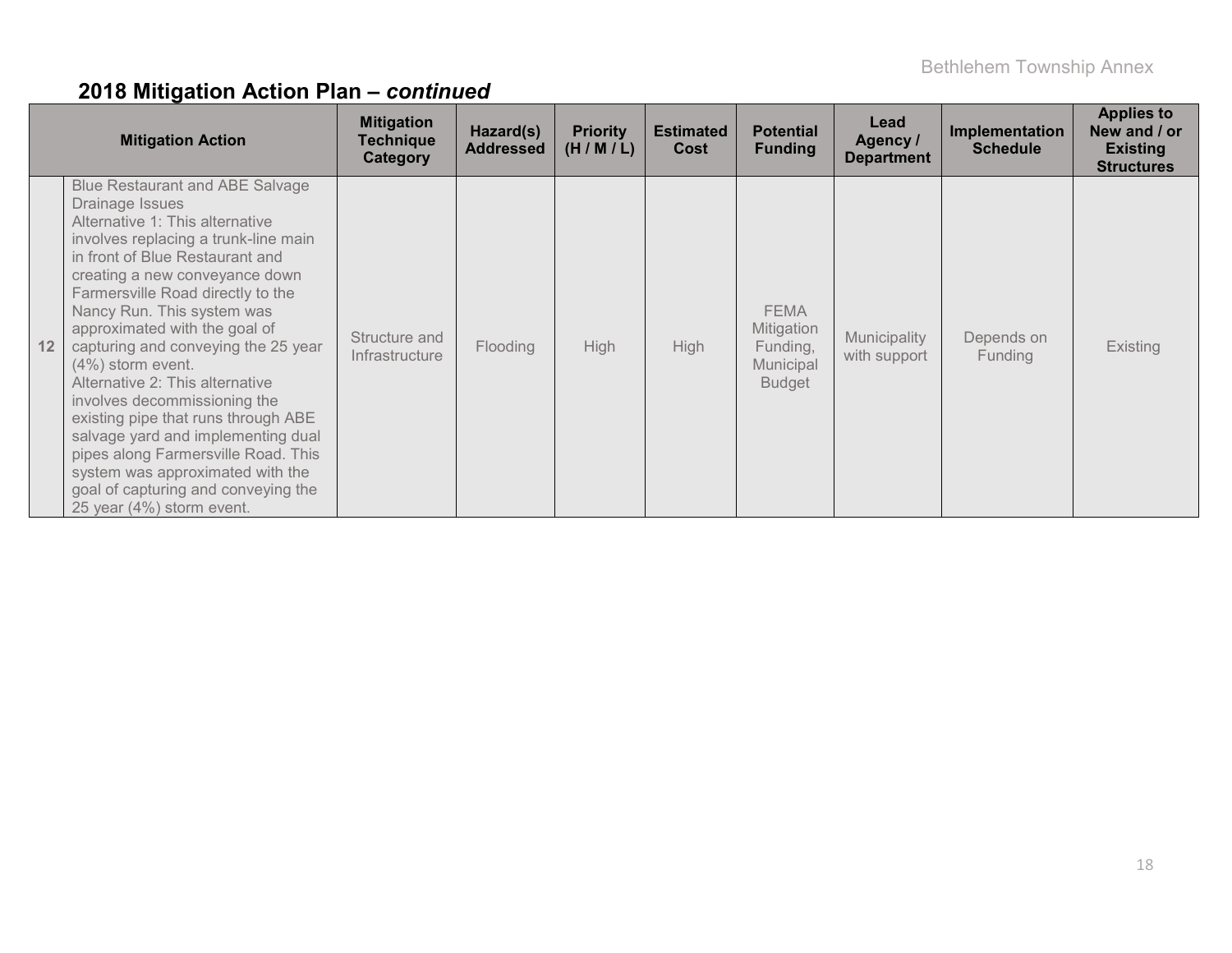|    | <b>Mitigation Action</b>                                                                                                                                                                                                                                                                                                                                                                                                                                                                                                                                                                                                                                                                                                                                                                                                                                                                       | <b>Mitigation</b><br><b>Technique</b><br>Category | Hazard(s)<br><b>Addressed</b> | <b>Priority</b><br>(H/M/L) | <b>Estimated</b><br>Cost | <b>Potential</b><br><b>Funding</b>                                  | Lead<br>Agency /<br><b>Department</b> | Implementation<br><b>Schedule</b> | <b>Applies to</b><br>New and / or<br><b>Existing</b><br><b>Structures</b> |
|----|------------------------------------------------------------------------------------------------------------------------------------------------------------------------------------------------------------------------------------------------------------------------------------------------------------------------------------------------------------------------------------------------------------------------------------------------------------------------------------------------------------------------------------------------------------------------------------------------------------------------------------------------------------------------------------------------------------------------------------------------------------------------------------------------------------------------------------------------------------------------------------------------|---------------------------------------------------|-------------------------------|----------------------------|--------------------------|---------------------------------------------------------------------|---------------------------------------|-----------------------------------|---------------------------------------------------------------------------|
| 13 | <b>Willow Park Road Flooding Issues</b><br>Alternative 1: This alternative<br>involves the establishment of flood<br>protection barriers (shields) to<br>protect properties, which are<br>repetitively impacted by high flood<br>stage events. This system was<br>approximated with the goal of<br>capturing and conveying the 25-year<br>$(4\%)$ storm event.<br>Alternative 2: This alternative would<br>involve the streambank restoration<br>as a means of expanding the<br>capacity of the watercourse within<br>this area through floodplain<br>improvements. This alternative would<br>require purchase of private property;<br>however, it would provide a high<br>degree of sediment reduction credit,<br>which could be thought of as an<br>offsetting cost measure. This system<br>was approximated with the goal of<br>capturing and conveying the 25-year<br>$(4\%)$ storm event. | Structure and<br>Infrastructure                   | Flooding                      | <b>High</b>                | <b>High</b>              | <b>FEMA</b><br>Mitigation<br>Funding,<br>Municipal<br><b>Budget</b> | Municipality<br>with support          | Depends on<br>Funding             | Existing                                                                  |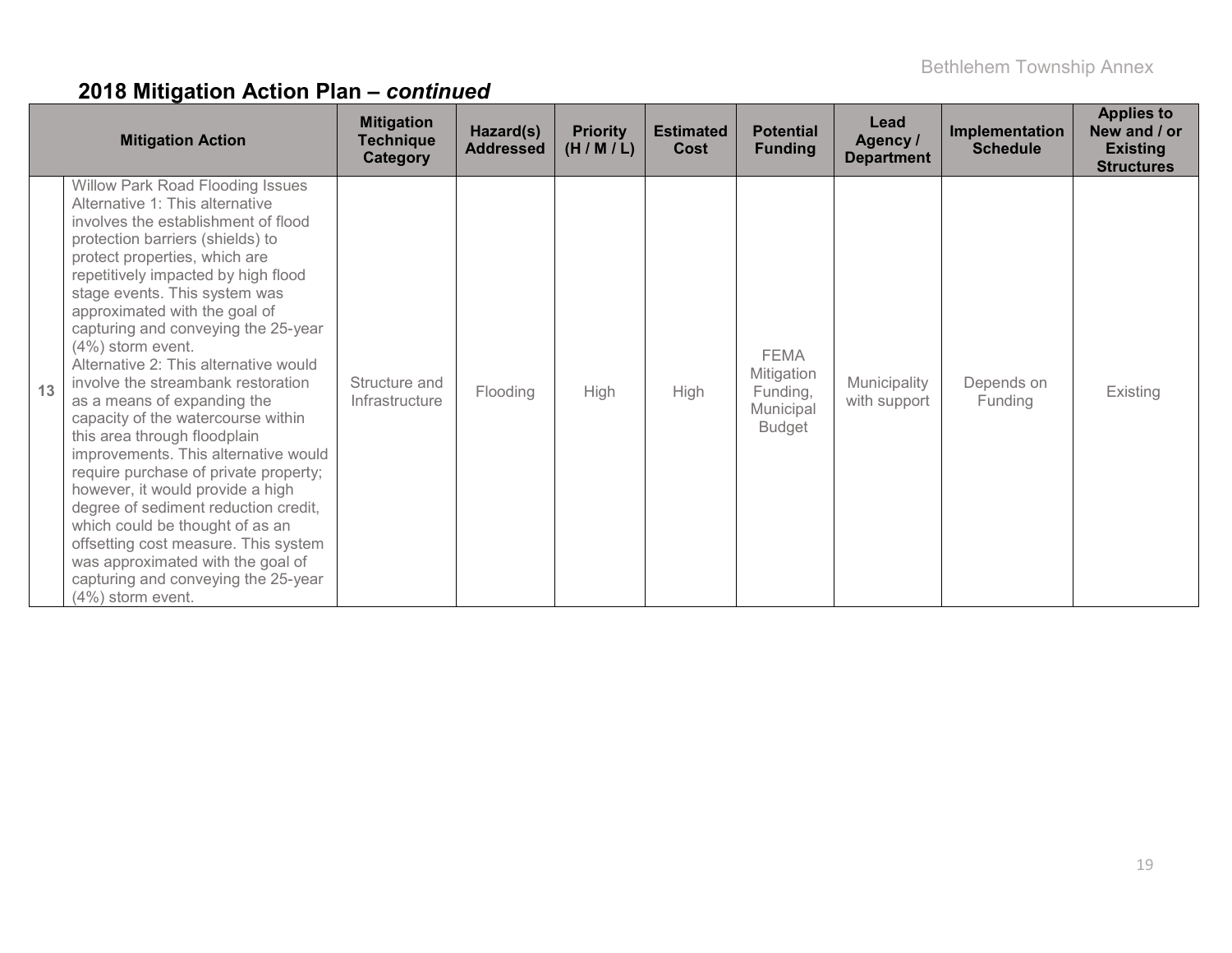|    | <b>Mitigation Action</b>                                                                                                                                                                                                                                                                                                                                                                                                                                                                                                                                                                                                                                                                                                                                                                                                                                                                                      | <b>Mitigation</b><br><b>Technique</b><br>Category | Hazard(s)<br><b>Addressed</b> | <b>Priority</b><br>(H/M/L) | <b>Estimated</b><br>Cost | <b>Potential</b><br><b>Funding</b>                                  | Lead<br>Agency /<br><b>Department</b> | Implementation<br><b>Schedule</b> | <b>Applies to</b><br>New and / or<br><b>Existing</b><br><b>Structures</b> |
|----|---------------------------------------------------------------------------------------------------------------------------------------------------------------------------------------------------------------------------------------------------------------------------------------------------------------------------------------------------------------------------------------------------------------------------------------------------------------------------------------------------------------------------------------------------------------------------------------------------------------------------------------------------------------------------------------------------------------------------------------------------------------------------------------------------------------------------------------------------------------------------------------------------------------|---------------------------------------------------|-------------------------------|----------------------------|--------------------------|---------------------------------------------------------------------|---------------------------------------|-----------------------------------|---------------------------------------------------------------------------|
| 14 | <b>Sculac Drive and Wilson Avenue</b><br>Flooding<br>Alternative 1: (Initially Preferred<br>Alternative) This alternative involves<br>the extension of a culvert system to<br>collect and convey runoff from a<br>tributary of the Lehigh River. This<br>conveyance system is proposed to<br>include five structures and<br>approximately 415 LF of 72" RCP.<br>This system was sized to capture<br>and convey the 100 Year (1%) storm<br>event.<br>Alternative 2: (Value Engineering<br>Option) This alternative follows the<br>same design approach as alternative<br>but instead considers the use of<br>structural steel plate corrugated<br>metal pipe (CMP). This is presented<br>as a value engineering option;<br>however, it was not selected as an<br>initially preferred alternative since the<br>service life of a CMP collection<br>header would not compare well to<br>the service life of RCP. | Structure and<br>Infrastructure                   | Flooding                      | High                       | High                     | <b>FEMA</b><br>Mitigation<br>Funding,<br>Municipal<br><b>Budget</b> | Municipality<br>with support          | Depends on<br>Funding             | <b>Existing</b>                                                           |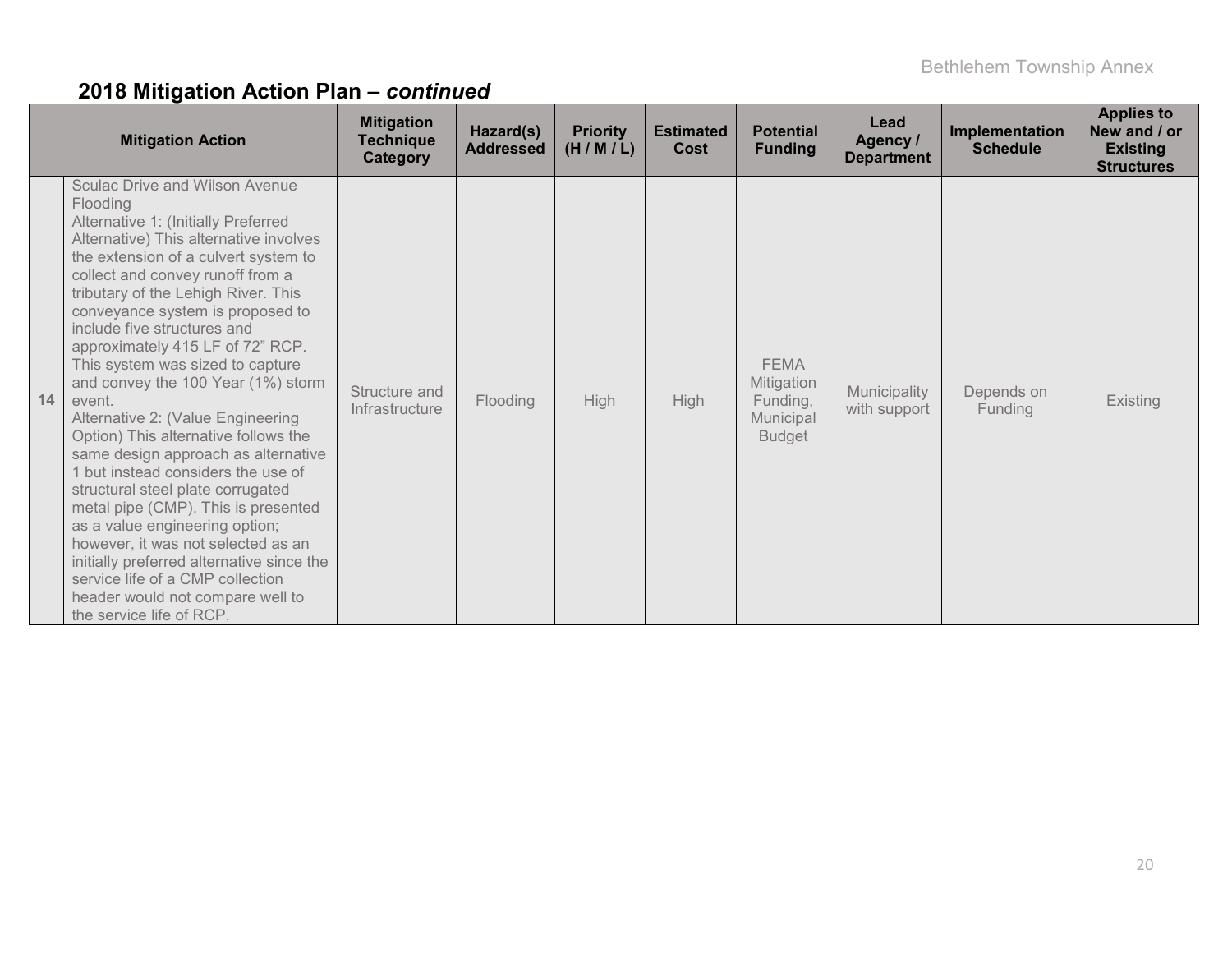|    | <b>Mitigation Action</b>                                                                                                                                                                                                                                                                                                                                                                                                                                                                                                                                                                                                                                                                            | <b>Mitigation</b><br><b>Technique</b><br>Category | Hazard(s)<br><b>Addressed</b> | <b>Priority</b><br>(H/M/L) | <b>Estimated</b><br>Cost | <b>Potential</b><br><b>Funding</b>                                  | Lead<br>Agency /<br><b>Department</b> | Implementation<br><b>Schedule</b> | <b>Applies to</b><br>New and / or<br><b>Existing</b><br><b>Structures</b> |
|----|-----------------------------------------------------------------------------------------------------------------------------------------------------------------------------------------------------------------------------------------------------------------------------------------------------------------------------------------------------------------------------------------------------------------------------------------------------------------------------------------------------------------------------------------------------------------------------------------------------------------------------------------------------------------------------------------------------|---------------------------------------------------|-------------------------------|----------------------------|--------------------------|---------------------------------------------------------------------|---------------------------------------|-----------------------------------|---------------------------------------------------------------------------|
| 15 | <b>Chetwin Terrace Drainage Issues</b><br>Alternative: 1 (Initially Preferred<br>Alternative) This alternative involves<br>the establishment of a stormwater<br>collection system to collect and<br>covey runoff within the Chetwin<br>Terrace neighborhood. This system<br>was approximated with the goal of<br>capturing and conveying the 25-year<br>(4% probability of exceedance) storm<br>event.<br>Alternative 2: This alternative is<br>similar to alternative 1. However in<br>addition, would include opportunities<br>for water quality reduction credits by<br>utilization of a porous pipe system<br>and implementation of rain gardens<br>throughout Chetwin Terrace<br>neighborhood. | Structure and<br>Infrastructure                   | Flooding                      | <b>High</b>                | High                     | <b>FEMA</b><br>Mitigation<br>Funding,<br>Municipal<br><b>Budget</b> | Municipality<br>with support          | Depends on<br>Funding             | Existing                                                                  |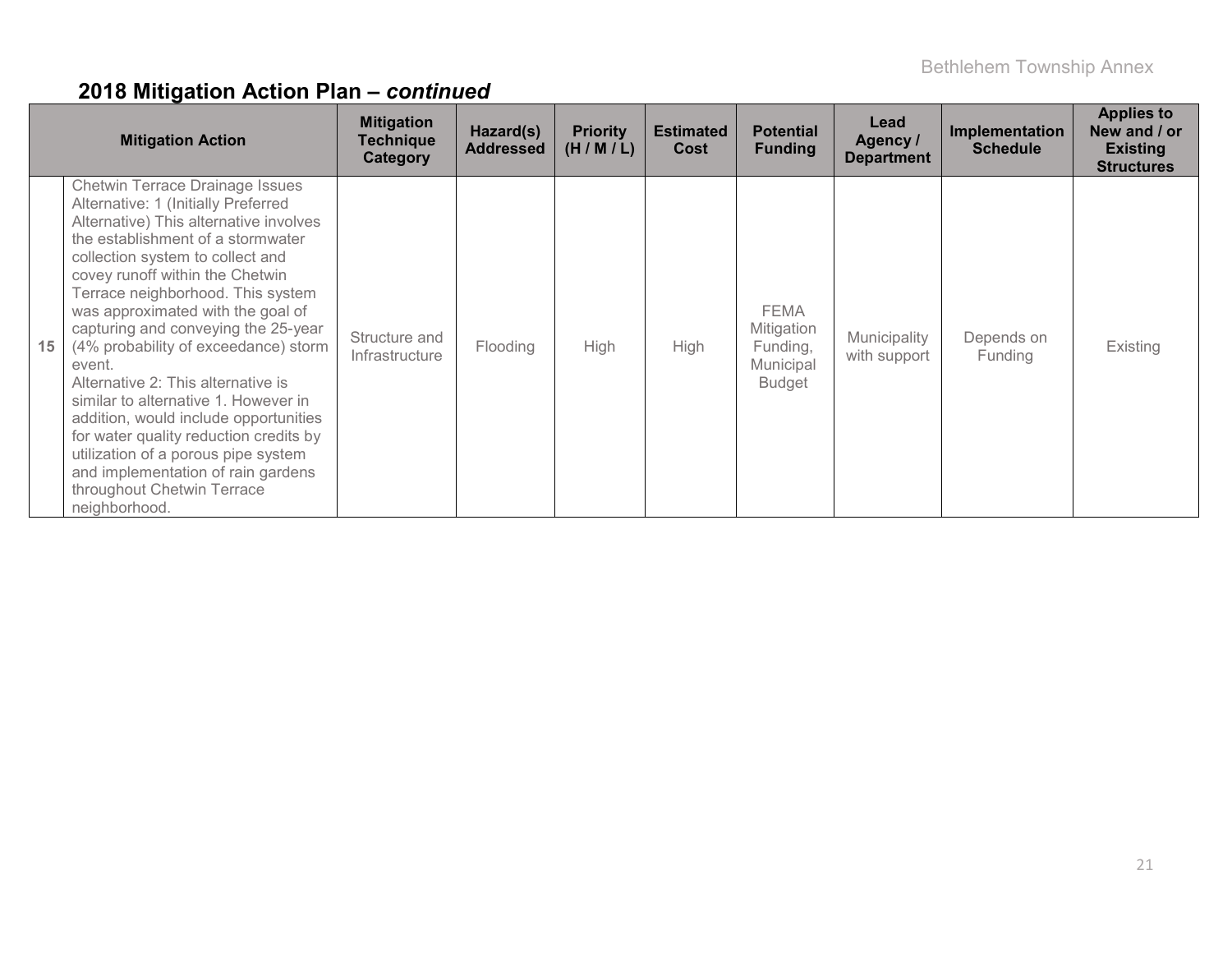|    | <b>Mitigation Action</b>                                                                                                                                                                                                                                                                                                                                                                                                                                                                                                                                                                                                                                                                                                                                                                                                                                                                                                                                                                                                                                                                                                                                                                                                                                                                               | <b>Mitigation</b><br><b>Technique</b><br>Category | Hazard(s)<br><b>Addressed</b> | <b>Priority</b><br>(H/M/L) | <b>Estimated</b><br><b>Cost</b> | <b>Potential</b><br><b>Funding</b>                                  | Lead<br>Agency /<br><b>Department</b> | Implementation<br><b>Schedule</b> | <b>Applies to</b><br>New and / or<br><b>Existing</b><br><b>Structures</b> |
|----|--------------------------------------------------------------------------------------------------------------------------------------------------------------------------------------------------------------------------------------------------------------------------------------------------------------------------------------------------------------------------------------------------------------------------------------------------------------------------------------------------------------------------------------------------------------------------------------------------------------------------------------------------------------------------------------------------------------------------------------------------------------------------------------------------------------------------------------------------------------------------------------------------------------------------------------------------------------------------------------------------------------------------------------------------------------------------------------------------------------------------------------------------------------------------------------------------------------------------------------------------------------------------------------------------------|---------------------------------------------------|-------------------------------|----------------------------|---------------------------------|---------------------------------------------------------------------|---------------------------------------|-----------------------------------|---------------------------------------------------------------------------|
| 16 | William Penn Highway and Ohio<br><b>Street Flooding Issues</b><br>Alternative 1: (Initially Preferred<br>Alternative) This alternative<br>considers the extension of a storm<br>main and was sized to capture and<br>convey the 25-year storm event. This<br>alternative would require<br>coordination with Northampton<br>Country Club as permission and<br>potential easements would be<br>required from Northampton Country<br>Club (to be conveyed to the<br>Township). It is expected that this<br>alternative would also benefit the<br>Country Club, as their driving range<br>would likely be better drained during<br>typical rainfall events than it is<br>currently.<br>Alternative 2: Same as the initially<br>preferred alternative, however this<br>alternative includes provisions for<br>perforated piping and open bottom<br>inlets to provide volume removal<br>benefitting flood control and water<br>quality (MS4/PRP) concerns. The<br>geological makeup of this region of<br>the Township includes many karst<br>formations, which cause concern<br>with sinkholes. Any area where<br>infiltration is proposed should also<br>include a detailed geological<br>investigation. Consequently, the<br>budget for this item has been<br>increased to consider this<br>investigation. | Structure and<br>Infrastructure                   | Flooding                      | High                       | High                            | <b>FEMA</b><br>Mitigation<br>Funding,<br>Municipal<br><b>Budget</b> | Municipality<br>with support          | Depends on<br>Funding             | Existing                                                                  |